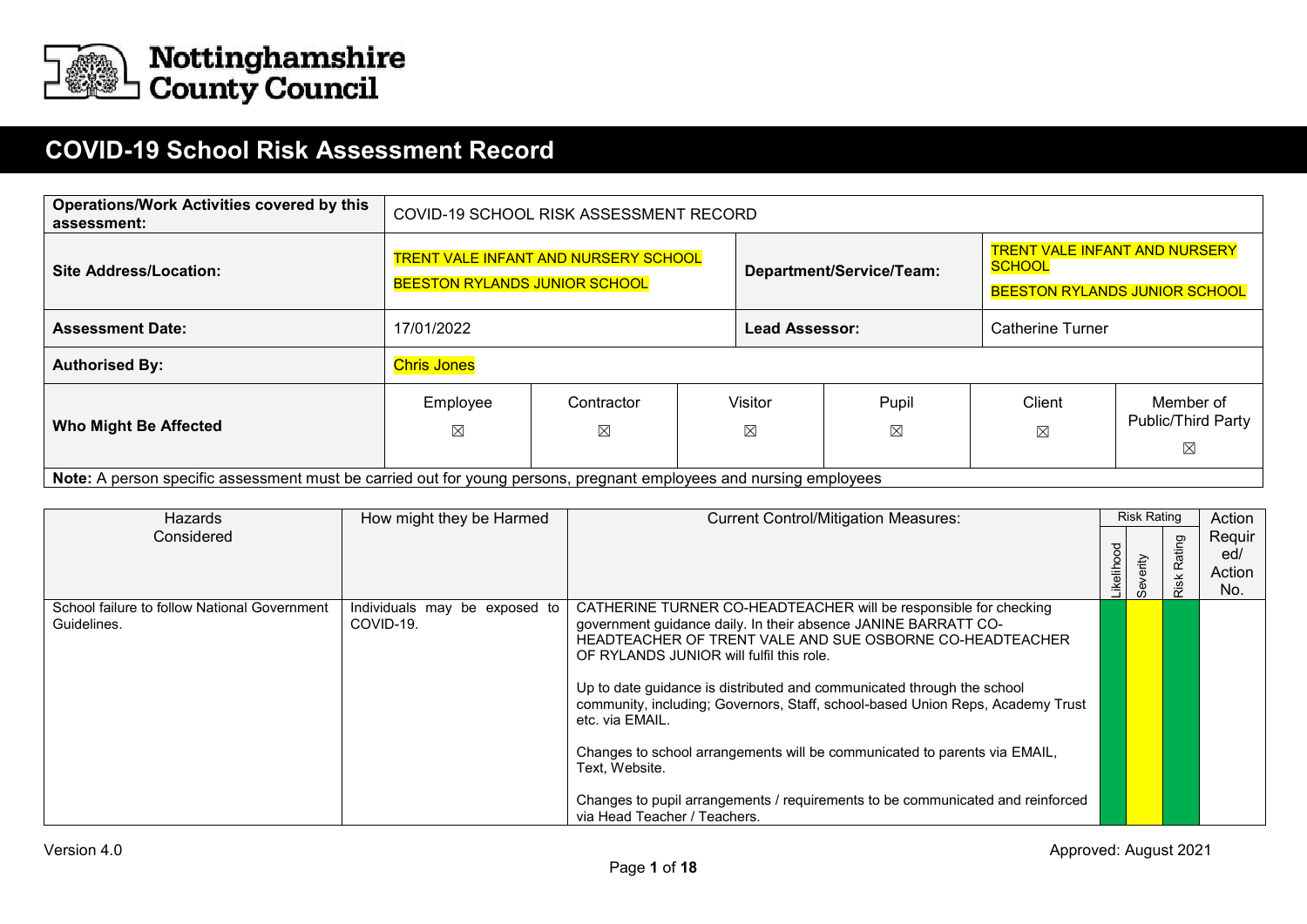| Hazards                                                                                          | How might they be Harmed                   | <b>Current Control/Mitigation Measures:</b>                                                                                                                                                                                                                                                                                                                                                                                                                                                                                                                                                                                                                                                                                                                                             |            | <b>Risk Rating</b> |                                      | Action                         |
|--------------------------------------------------------------------------------------------------|--------------------------------------------|-----------------------------------------------------------------------------------------------------------------------------------------------------------------------------------------------------------------------------------------------------------------------------------------------------------------------------------------------------------------------------------------------------------------------------------------------------------------------------------------------------------------------------------------------------------------------------------------------------------------------------------------------------------------------------------------------------------------------------------------------------------------------------------------|------------|--------------------|--------------------------------------|--------------------------------|
| Considered                                                                                       |                                            |                                                                                                                                                                                                                                                                                                                                                                                                                                                                                                                                                                                                                                                                                                                                                                                         | .ikelihood | Severity           | Rating<br>$\overline{\mathsf{risk}}$ | Requir<br>ed/<br>Action<br>No. |
|                                                                                                  |                                            | Queries regarding COVID-19 in schools, other educational establishments and<br>children's social care can be discussed via the DfE Coronavirus helpline, tel: 0800<br>046 8687 / dfe.coronavirushelpline@education.gov.uk                                                                                                                                                                                                                                                                                                                                                                                                                                                                                                                                                               |            |                    |                                      |                                |
| Increased risk of transmission due to<br>increased pupils / staff working in close<br>proximity. | Individuals may be exposed to<br>COVID-19. | Government guidance no longer recommend that it is necessary to keep pupils in<br>consistent groups or 'bubbles'.<br>Assemblies can resume. The following control measures will be implemented to<br>ensure that assemblies are managed:<br>Ventilation.<br>$\bullet$<br>Considering Numbers in internal assemblies<br>$\bullet$<br>External or via Zoom if required.<br>Pupil groups are now able to mix during lunchtime where we feel appropriate. The                                                                                                                                                                                                                                                                                                                               |            |                    |                                      |                                |
|                                                                                                  |                                            | following control measures will be implemented to ensure that lunchtimes are<br>managed:<br>Ventilation<br>$\bullet$<br>Staggered Lunch times.<br>$\bullet$<br>The reintroduction of 'bubbles', which may be considered as part of a response to<br>an outbreak - needs to consider the impact on education delivery.<br>Education settings will continue to have a role in working with health protection<br>teams in the case of a local outbreak. If there is an outbreak a setting may be<br>advised to temporarily reintroduce some control measures.<br>It is vital that a schools COVID-19 outbreak management plan is fully implemented<br>which outlines proportionate control measures to manage and reduce the risk of<br>COVID-19 transmission in the event of an outbreak. |            |                    |                                      |                                |
| Management of confirmed cases of COVID-<br>19 amongst the school community.                      | Individuals may be exposed to<br>COVID-19. | Close contacts will be identified via NHS Test and Trace and education settings are<br>no longer expected to undertake contact tracing.<br>NHS Test and Trace will work with the positive case to identify close contacts.<br>From 16 <sup>th</sup> August 2021, children under the age of 18 years and 6 months old will<br>no longer be required to self-isolate if they are contacted by NHS Test and Trace<br>as a close contact of a positive COVID-19 case. Instead, children will be contacted<br>by NHS Test and Trace, informed they have been in close contact with a positive<br>case and advised to take a PCR test. All individuals are encouraged to take a PCR<br>test if advised to do so.                                                                              |            |                    |                                      |                                |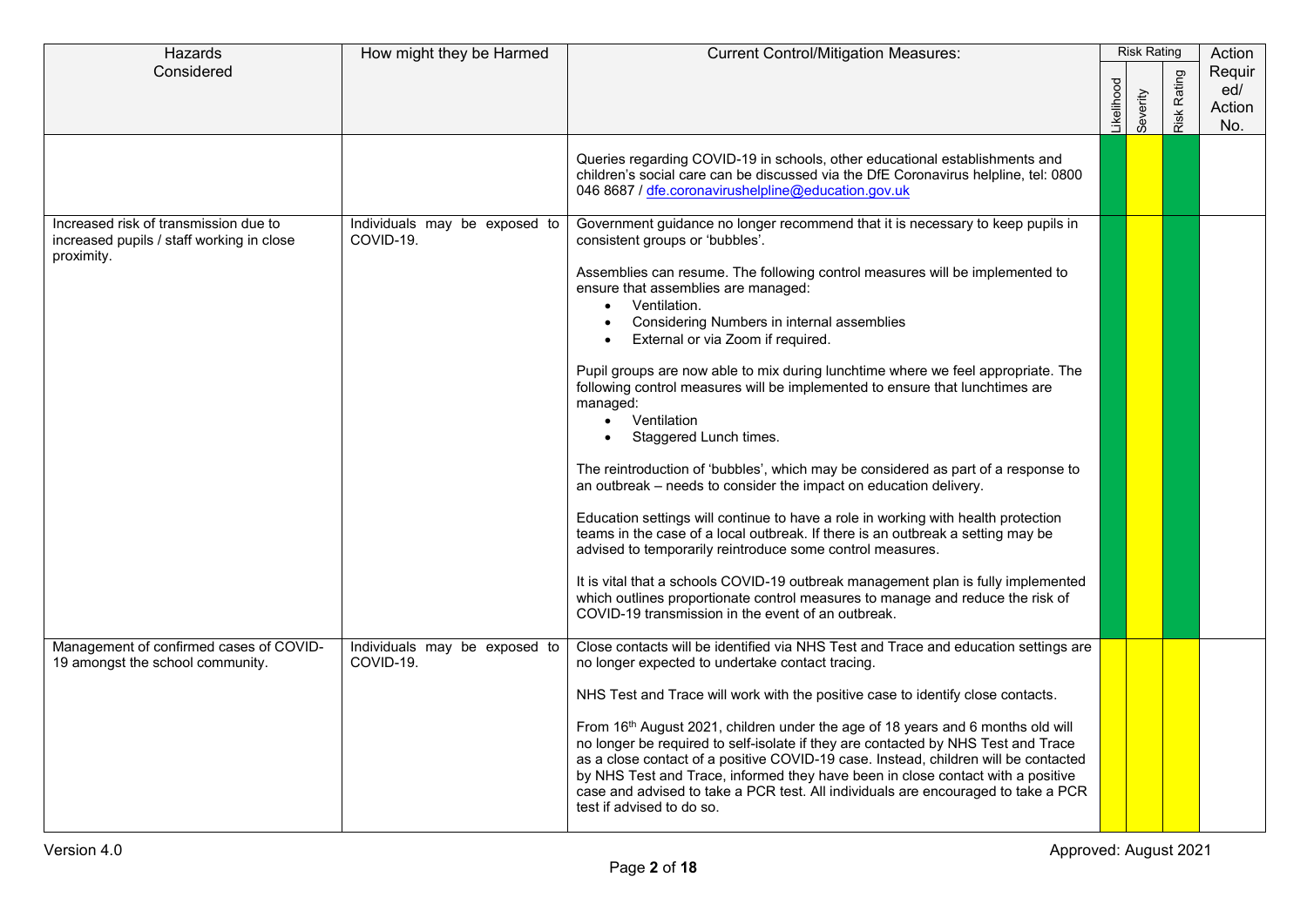| Hazards                                                                              | How might they be Harmed                   | <b>Current Control/Mitigation Measures:</b>                                                                                                                                                                                                                                                                                                                                                                                                                                                                 |            | <b>Risk Rating</b> |                | Action                         |
|--------------------------------------------------------------------------------------|--------------------------------------------|-------------------------------------------------------------------------------------------------------------------------------------------------------------------------------------------------------------------------------------------------------------------------------------------------------------------------------------------------------------------------------------------------------------------------------------------------------------------------------------------------------------|------------|--------------------|----------------|--------------------------------|
| Considered                                                                           |                                            |                                                                                                                                                                                                                                                                                                                                                                                                                                                                                                             | ikelihood. | Severity           | Rating<br>Risk | Requir<br>ed/<br>Action<br>No. |
|                                                                                      |                                            | 18-year-olds will be treated the same way as children until 6 months after their 18th<br>birthday, to allow them the opportunity to get fully vaccinated. At which point, they<br>will be subject to the same rules as adults and so if they choose not to get<br>vaccinated, they will need to self-isolate if identified as a close contact (unless<br>there is a medical reason for being exempt from vaccination or they are taking part<br>in a vaccine trial).                                        |            |                    |                |                                |
|                                                                                      |                                            | From 16th August 2021, adults who are fully vaccinated (defined as 2 doses of<br>MHRA-approved vaccine with second dose at least 14 days prior to exposure to a<br>confirmed COVID-19 case), unvaccinated adults who have a medical reason for<br>being exempt from vaccination and adults who are taking part or have taken part in<br>an approved COVID-19 vaccine trial will also be exempt from self-isolation if<br>contacted by NHS Test and Trace. Instead, they will be advised to take a PCR test. |            |                    |                |                                |
|                                                                                      |                                            | Education settings will continue to have a role in working with health protection<br>teams in the case of a local outbreak. If there is an outbreak a setting may be<br>advised to temporarily reintroduce some control measures.                                                                                                                                                                                                                                                                           |            |                    |                |                                |
|                                                                                      |                                            | It is vital that a schools COVID-19 outbreak management plan is fully implemented<br>which outlines proportionate control measures to manage and reduce the risk of<br>COVID-19 transmission in the event of an outbreak.                                                                                                                                                                                                                                                                                   |            |                    |                |                                |
| Use of face coverings in education settings<br>to minimise transmission of COVID-19. | Individuals may be exposed to<br>COVID-19. | Face coverings are no longer advised for pupils, staff and visitors either in<br>classrooms or in communal areas.<br>The legal requirement to wear face coverings has been removed, however, there is                                                                                                                                                                                                                                                                                                       |            |                    |                |                                |
|                                                                                      |                                            | a recommendation they are worn in enclosed crowded spaces where you may<br>come into contact with people you don't normally meet. This includes public<br>transport and dedicated school transport.                                                                                                                                                                                                                                                                                                         |            |                    |                |                                |
|                                                                                      |                                            | If there is an outbreak in school, you may be advised to temporarily reintroduce the<br>wearing of face coverings in communal areas of classrooms (by pupils, staff and<br>visitors, unless exempt).                                                                                                                                                                                                                                                                                                        |            |                    |                |                                |
|                                                                                      |                                            | It is vital that a schools COVID-19 outbreak management plan is fully implemented<br>which outlines proportionate control measures to manage and reduce the risk of<br>COVID-19 transmission in the event of an outbreak.                                                                                                                                                                                                                                                                                   |            |                    |                |                                |
|                                                                                      |                                            | Face coverings (whether transparent or cloth) must fit securely around the face to<br>cover the nose and mouth and be made with a breathable material capable of<br>filtering airborne particles.                                                                                                                                                                                                                                                                                                           |            |                    |                |                                |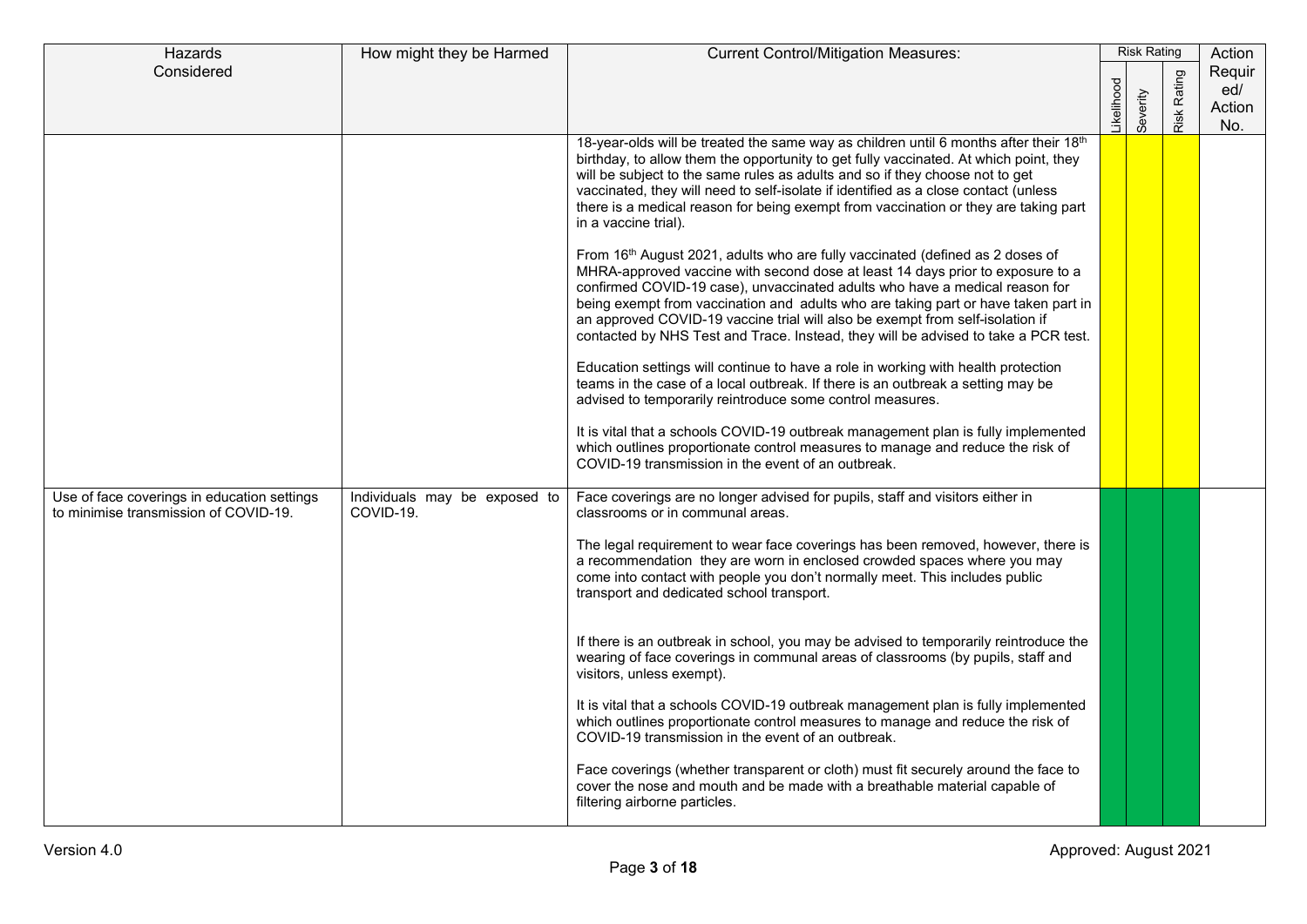| Hazards                                                                             | How might they be Harmed                   | <b>Current Control/Mitigation Measures:</b>                                                                                                                                                                                                                                                              |           | <b>Risk Rating</b> |                    | Action                         |
|-------------------------------------------------------------------------------------|--------------------------------------------|----------------------------------------------------------------------------------------------------------------------------------------------------------------------------------------------------------------------------------------------------------------------------------------------------------|-----------|--------------------|--------------------|--------------------------------|
| Considered                                                                          |                                            |                                                                                                                                                                                                                                                                                                          | ikelihood | Severity           | <b>Risk Rating</b> | Requir<br>ed/<br>Action<br>No. |
|                                                                                     |                                            | Face visors or shields can be worn by those exempt from wearing a face covering<br>but they are not an equivalent alternative in terms of source control of virus<br>transmission. In this situation an individual risk assessment must be completed,<br>and items must always be cleaned appropriately. |           |                    |                    |                                |
|                                                                                     |                                            | The use of face coverings may have a particular impact on those who rely on visual<br>signals for communication. Those who communicate with or provide support to<br>those who do, are exempt from any recommendation to wear face coverings in<br>education and childcare settings.                     |           |                    |                    |                                |
|                                                                                     |                                            | You have a duty to make reasonable adjustments for disabled pupils to support<br>them to access education successfully. Where appropriate, you should discuss<br>with pupils and parents the types of reasonable adjustments that are being<br>considered to support an individual.                      |           |                    |                    |                                |
|                                                                                     |                                            | No pupil or student should be denied education on the grounds of whether they<br>are, or are not, wearing a face covering.                                                                                                                                                                               |           |                    |                    |                                |
| Outbreak management of confirmed cases of<br>COVID-19 amongst the school community. | Individuals may be exposed to<br>COVID-19. | You must have an outbreak management plan outlining how your school operates<br>if there is an outbreak in your school or local area.                                                                                                                                                                    |           |                    |                    |                                |
|                                                                                     |                                            | Central government may offer local areas of particular concern an enhanced<br>response package to help limit increases in transmission.                                                                                                                                                                  |           |                    |                    |                                |
|                                                                                     |                                            | Please refer to the outbreak thresholds given in the Contingency Framework for<br>childcare and educational settings (page 18).                                                                                                                                                                          |           |                    |                    |                                |
|                                                                                     |                                            | Additional support is available via the DfE helpline on 0800 046 8687 and selecting<br>option 1 for advice on the action to take if you are concerned about transmission in<br>the setting.                                                                                                              |           |                    |                    |                                |
|                                                                                     |                                            | It is vital that a schools COVID-19 outbreak management plan is fully implemented<br>which outlines proportionate control measures to manage and reduce the risk of<br>COVID-19 transmission in the event of an outbreak.                                                                                |           |                    |                    |                                |
|                                                                                     |                                            | You must also contact the DFE helpline in the event that a child or member of staff<br>develops serious illness (e.g. students or staff members admitted to hospital or a<br>death as a result of a confirmed COVID-19 infection)                                                                        |           |                    |                    |                                |
| Increased risk of transmission due to<br>inadequate hygiene and inadequate PPE.     | Individuals may be exposed to<br>COVID-19. | Hand and respiratory hygiene<br>Frequent and thorough hand cleaning should now be regular practice. You must<br>continue to ensure that pupils clean their hands regularly. This can be done with<br>soap and water or hand sanitiser.                                                                   |           |                    |                    |                                |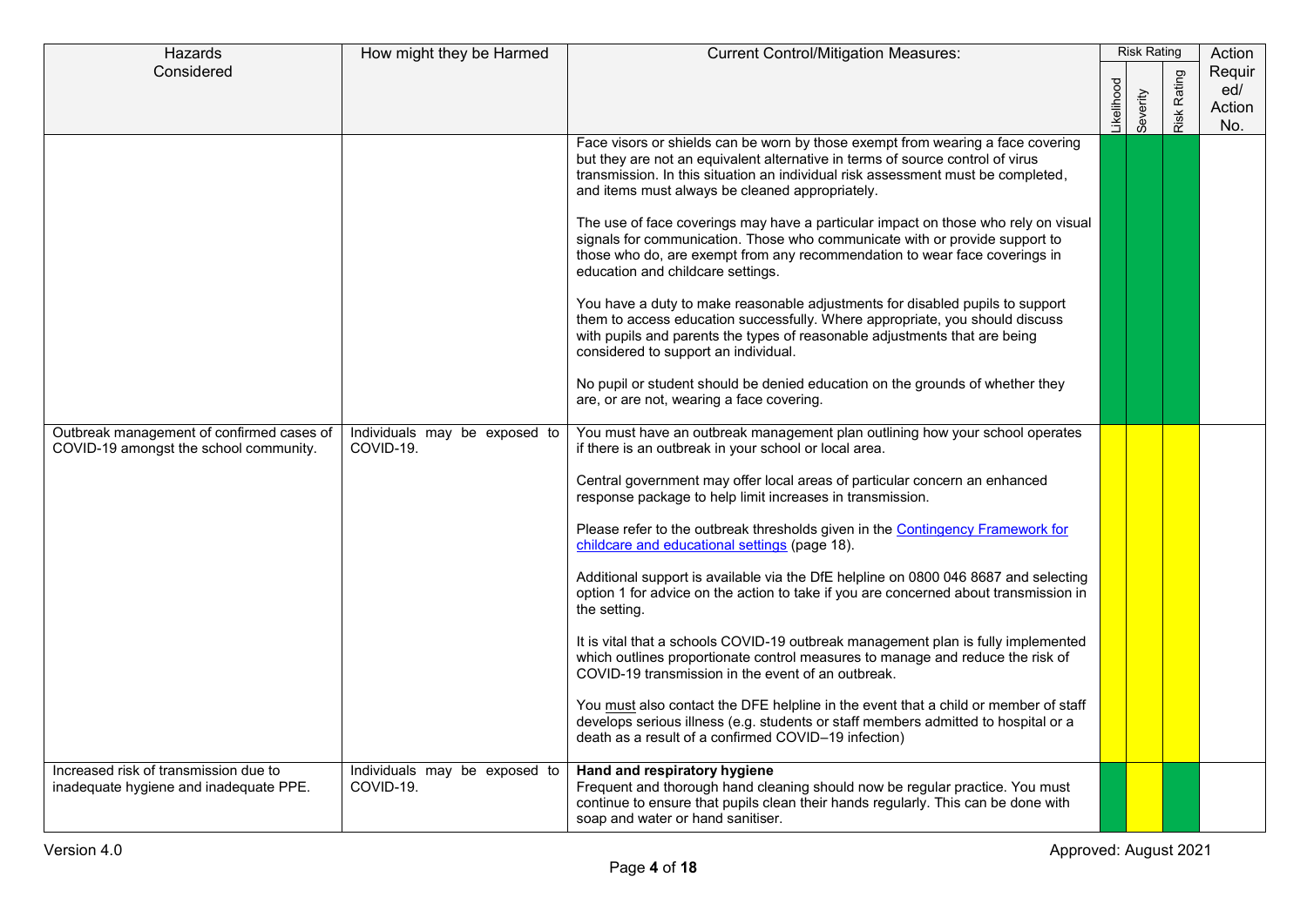| Hazards                                                               | How might they be Harmed                   | <b>Current Control/Mitigation Measures:</b>                                                                                                                                                                                                                                                                                                                                                                                                                                                                                                                                                                                                                                                                                                                                                                                                                                                                                                                                                                                                                                                                                                                                                                                                                                                                                                                                                                                                                                                                                                                                                                                                                        | <b>Risk Rating</b> |          | Action             |                                |  |
|-----------------------------------------------------------------------|--------------------------------------------|--------------------------------------------------------------------------------------------------------------------------------------------------------------------------------------------------------------------------------------------------------------------------------------------------------------------------------------------------------------------------------------------------------------------------------------------------------------------------------------------------------------------------------------------------------------------------------------------------------------------------------------------------------------------------------------------------------------------------------------------------------------------------------------------------------------------------------------------------------------------------------------------------------------------------------------------------------------------------------------------------------------------------------------------------------------------------------------------------------------------------------------------------------------------------------------------------------------------------------------------------------------------------------------------------------------------------------------------------------------------------------------------------------------------------------------------------------------------------------------------------------------------------------------------------------------------------------------------------------------------------------------------------------------------|--------------------|----------|--------------------|--------------------------------|--|
| Considered                                                            |                                            |                                                                                                                                                                                                                                                                                                                                                                                                                                                                                                                                                                                                                                                                                                                                                                                                                                                                                                                                                                                                                                                                                                                                                                                                                                                                                                                                                                                                                                                                                                                                                                                                                                                                    | .ikelihood         | Severity | <b>Risk Rating</b> | Requir<br>ed/<br>Action<br>No. |  |
|                                                                       |                                            | Staff to reinforce messages (to pupils and others) to;<br>Avoid touching eyes, nose and mouth with unwashed hands. Wash hands<br>immediately after doing so.<br>Catch it, Bin it, Kill it. Cover cough / sneeze with tissue, throwing tissue in<br>the bin and washing hands.<br>Lidded bins MUST be used.<br>All staff, pupils, contractors and visitors will be required to wash their hands for 20<br>seconds with soap and water, remembering the importance of proper drying;<br>Before leaving home<br>On arrival at school<br>After using the toilet<br>After breaks / sporting activities<br>When changing rooms<br>Before food preparation<br>Before eating food (inc. snacks)<br>Staff to supervise young children and pupils with complex needs to ensure they<br>wash their hands for 20 seconds with soap and running water.<br>Supervised use of hand sanitiser to minimise risk of ingestion. Consider<br>alternatives such as skin friendly skin cleaning wipes.<br>Use of hand gel and accessibility to children is risk assessed within a COSHH<br>assessment and MSDS sheet is available. Specific consideration to ingestion and<br>fire. Note: hand washing is more effective than the use of hand gel.<br>Free resources are available, including materials to encourage good hand and<br>respiratory hygiene via: Information about the Coronavirus (e-bug.eu)<br>Use of personal protective equipment (PPE)<br>Most staff in schools will not require PPE beyond what they would normally need<br>for their work. Further guidance is available at: Use of PPE in education, childcare<br>and children's social care - GOV.UK (www.gov.uk) |                    |          |                    |                                |  |
| Increased risk of transmission due to<br>inadequate cleaning regimes. | Individuals may be exposed to<br>COVID-19. | An appropriate cleaning schedule must be implemented and maintained. This must<br>include regular cleaning of areas and equipment (for example, twice per day), with<br>a particular focus on frequently touched surfaces.                                                                                                                                                                                                                                                                                                                                                                                                                                                                                                                                                                                                                                                                                                                                                                                                                                                                                                                                                                                                                                                                                                                                                                                                                                                                                                                                                                                                                                         |                    |          |                    |                                |  |
|                                                                       |                                            | The risks from any hazardous substances used for cleaning MUST be COSHH<br>assessed and MSDS sheet available. Findings will be formally communicated to                                                                                                                                                                                                                                                                                                                                                                                                                                                                                                                                                                                                                                                                                                                                                                                                                                                                                                                                                                                                                                                                                                                                                                                                                                                                                                                                                                                                                                                                                                            |                    |          |                    |                                |  |
| Approved: August 2021<br>Version 4.0                                  |                                            |                                                                                                                                                                                                                                                                                                                                                                                                                                                                                                                                                                                                                                                                                                                                                                                                                                                                                                                                                                                                                                                                                                                                                                                                                                                                                                                                                                                                                                                                                                                                                                                                                                                                    |                    |          |                    |                                |  |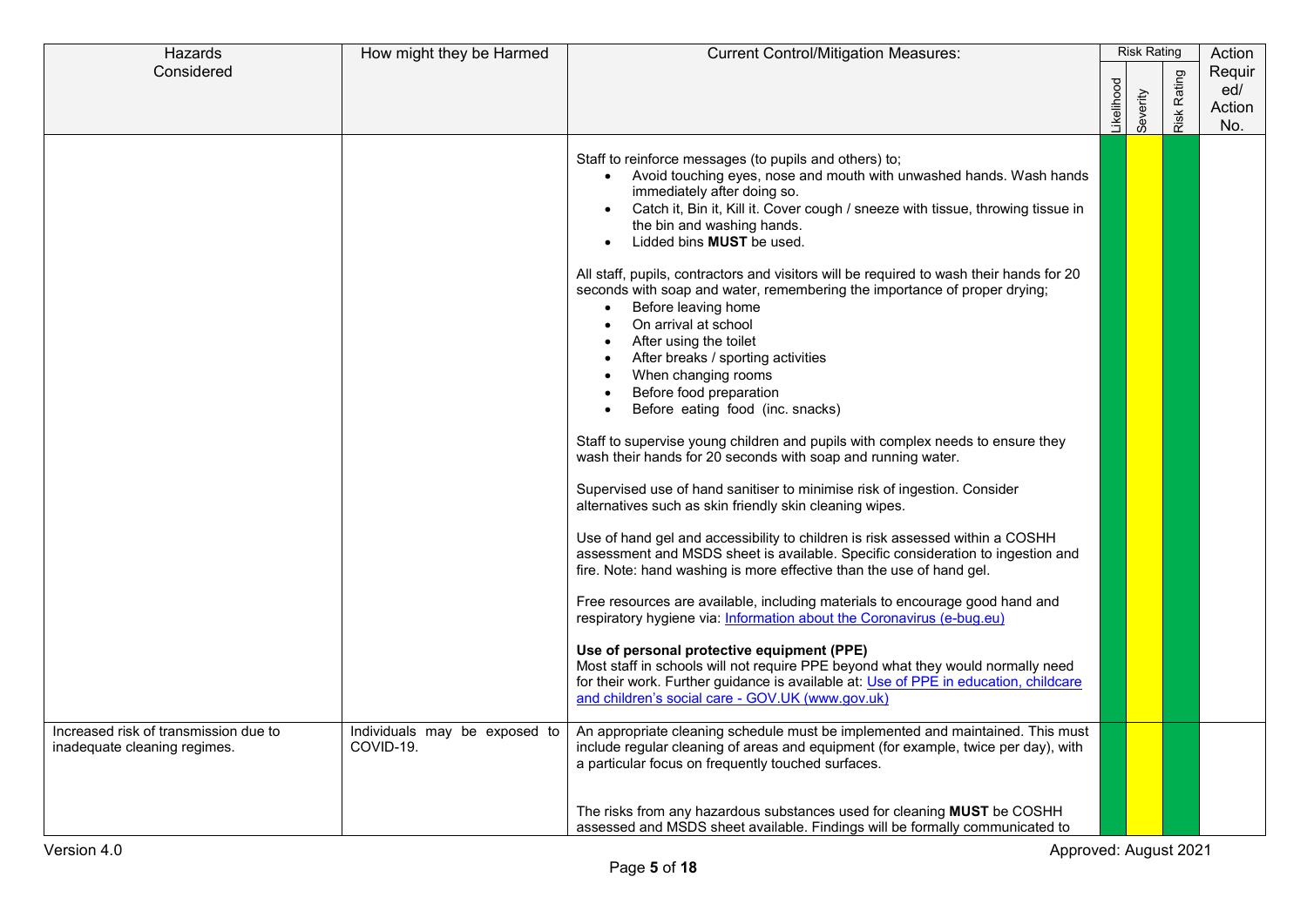| Hazards                                                            | How might they be Harmed                   | <b>Current Control/Mitigation Measures:</b>                                                                                                                                                                                                                                                            | <b>Risk Rating</b> |          | Action             |                                |
|--------------------------------------------------------------------|--------------------------------------------|--------------------------------------------------------------------------------------------------------------------------------------------------------------------------------------------------------------------------------------------------------------------------------------------------------|--------------------|----------|--------------------|--------------------------------|
| Considered                                                         |                                            |                                                                                                                                                                                                                                                                                                        | Likelihood         | Severity | <b>Risk Rating</b> | Requir<br>ed/<br>Action<br>No. |
|                                                                    |                                            | relevant persons. Key considerations given to use of products in classrooms e.g.<br>safe storage.                                                                                                                                                                                                      |                    |          |                    |                                |
|                                                                    |                                            | Staff required to conduct cleaning tasks to have received suitable and sufficient<br>training for safe cleaning procedures and use of hazardous substances.<br>Additional guidance is available at: COVID-19: cleaning of non-healthcare settings                                                      |                    |          |                    |                                |
|                                                                    |                                            | outside the home - GOV.UK (www.gov.uk)                                                                                                                                                                                                                                                                 |                    |          |                    |                                |
| Increased risk of transmission due to<br>insufficient ventilation. | Individuals may be exposed to<br>COVID-19. | When your school is in operation, it is important to ensure it is well ventilated and<br>that a comfortable teaching environment is maintained.                                                                                                                                                        |                    |          |                    |                                |
|                                                                    |                                            | Poorly ventilated areas of school must be identified, and controls implemented to<br>improve fresh air flow in these areas particularly when holding events where<br>visitors such as parents are on site, for example, school plays, assemblies.                                                      |                    |          |                    |                                |
|                                                                    |                                            | Poorly ventilated areas include:<br>• Trent Vale office, Door and hatch kept open whilst in use, only 2 members<br>of staff at a time in the office if required. Use reception area desk.                                                                                                              |                    |          |                    |                                |
|                                                                    |                                            | Mechanical ventilation is a system that uses a fan to draw fresh air or extract air<br>from a room. These must be adjusted to increase the ventilation rate wherever<br>possible and checked to confirm that normal operation meets current guidance and<br>that only fresh outside air is circulated. |                    |          |                    |                                |
|                                                                    |                                            | If possible, systems must be adjusted to full fresh air or, if this is not possible, then<br>system should be operated as normal as long as they are within a within a single<br>room and supplemented by an outdoor air supply.                                                                       |                    |          |                    |                                |
|                                                                    |                                            | Where mechanical ventilation systems exist, you must ensure that they are<br>maintained in accordance with the manufacturers' recommendations.                                                                                                                                                         |                    |          |                    |                                |
|                                                                    |                                            | Opening external windows can improve natural ventilation, and in addition opening<br>internal doors can also assist with creating a throughput of air. If necessary,<br>external opening doors may also be used (if they are not fire doors and where it is<br>safe to do so).                         |                    |          |                    |                                |
|                                                                    |                                            | The need for increased ventilation while maintaining a comfortable temperature<br>must be balances.                                                                                                                                                                                                    |                    |          |                    |                                |
|                                                                    |                                            | If you require any further support or guidance relating to ventilation in your school<br>please contact Suzanne Smith (Compliance, Maintenance and Risk Manager) via:<br>suzanne.smith@nottscc.gov.uk.                                                                                                 |                    |          |                    |                                |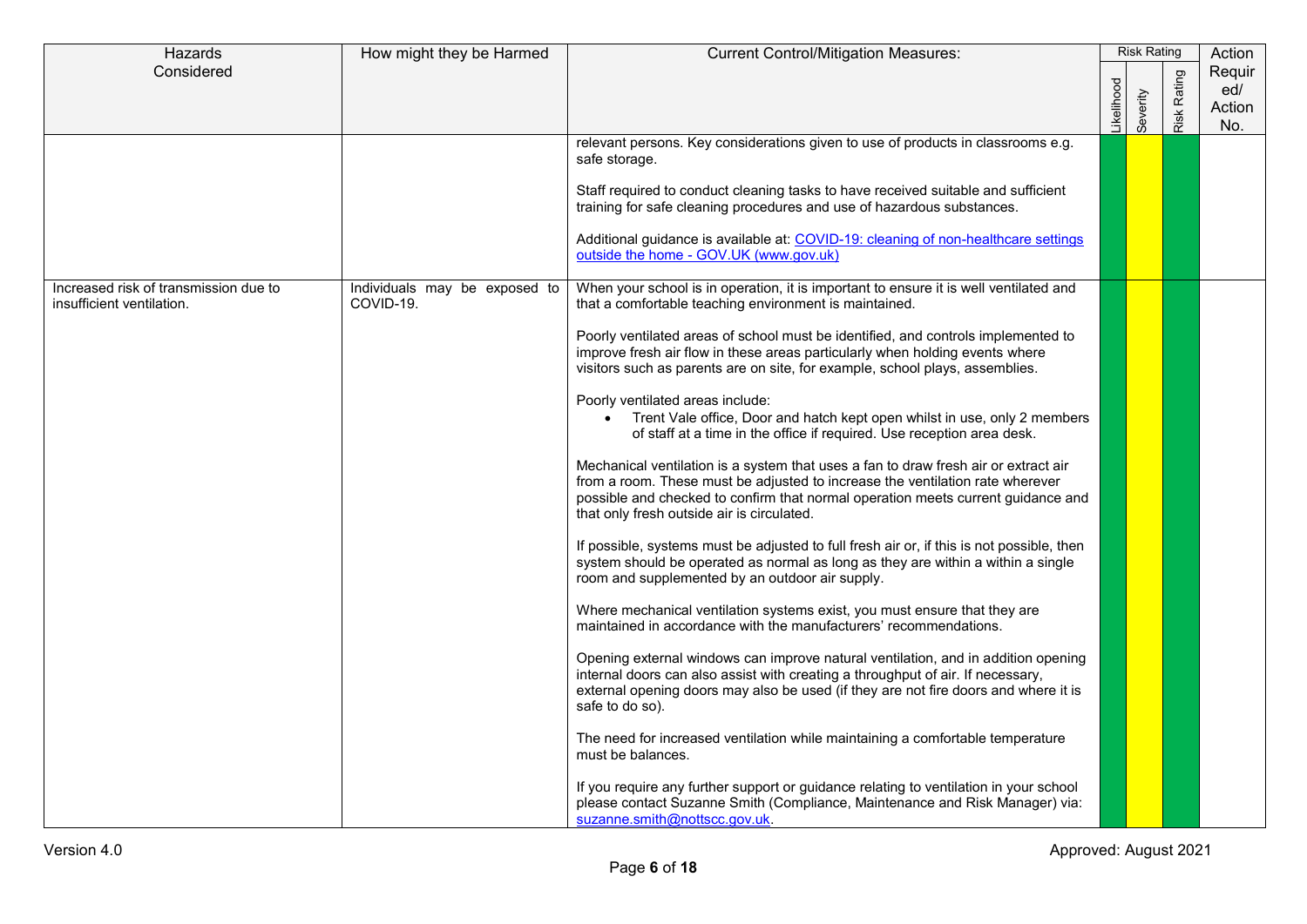| Considered<br><b>Risk Rating</b><br>ikelihood<br>Severity<br>Additional guidance is also available at:<br>Ventilation and air conditioning during the coronavirus (COVID-19)<br>pandemic (hse.gov.uk)                                                                                                                                                                                                                                                                                                                                                                                                                                                                                                                                                                                                                                                                                                                                                                                                                                                                                                                                                                                                                                                                                                                                                                                                                                                                                                                                                                                                                                                                                                                                                                                                                                                                                                                                                                                                                                                                                                                                                                                     | Hazards | How might they be Harmed | <b>Current Control/Mitigation Measures:</b> | <b>Risk Rating</b> |  | Action                         |
|-------------------------------------------------------------------------------------------------------------------------------------------------------------------------------------------------------------------------------------------------------------------------------------------------------------------------------------------------------------------------------------------------------------------------------------------------------------------------------------------------------------------------------------------------------------------------------------------------------------------------------------------------------------------------------------------------------------------------------------------------------------------------------------------------------------------------------------------------------------------------------------------------------------------------------------------------------------------------------------------------------------------------------------------------------------------------------------------------------------------------------------------------------------------------------------------------------------------------------------------------------------------------------------------------------------------------------------------------------------------------------------------------------------------------------------------------------------------------------------------------------------------------------------------------------------------------------------------------------------------------------------------------------------------------------------------------------------------------------------------------------------------------------------------------------------------------------------------------------------------------------------------------------------------------------------------------------------------------------------------------------------------------------------------------------------------------------------------------------------------------------------------------------------------------------------------|---------|--------------------------|---------------------------------------------|--------------------|--|--------------------------------|
|                                                                                                                                                                                                                                                                                                                                                                                                                                                                                                                                                                                                                                                                                                                                                                                                                                                                                                                                                                                                                                                                                                                                                                                                                                                                                                                                                                                                                                                                                                                                                                                                                                                                                                                                                                                                                                                                                                                                                                                                                                                                                                                                                                                           |         |                          |                                             |                    |  | Requir<br>ed/<br>Action<br>No. |
| $\bullet$                                                                                                                                                                                                                                                                                                                                                                                                                                                                                                                                                                                                                                                                                                                                                                                                                                                                                                                                                                                                                                                                                                                                                                                                                                                                                                                                                                                                                                                                                                                                                                                                                                                                                                                                                                                                                                                                                                                                                                                                                                                                                                                                                                                 |         |                          | <b>CIBSE - Coronavirus COVID 19</b>         |                    |  |                                |
| Failure to follow public health advice on<br>Individuals may be exposed to<br>When an individual develops COVID-19 symptoms or has a positive test<br>COVID-19.<br>Pupils, staff and other adults must follow public health advice on when to self-<br>testing, self-isolation and managing<br>confirmed cases of COVID-19.<br>isolate and what to do. Further information is available at: When to self-isolate and<br>what to do - Coronavirus (COVID-19) - NHS (www.nhs.uk)<br><b>Current advice states</b><br>They are advised to not come into school if<br>they have symptoms - get a PCR test.<br>they have had a positive test result – It is recommended to self isolate for<br>5 full days and lateral flow test on days 5 and 6 of this self-isolation with<br>negative results (and no temperature) in order for this isolation to end. If<br>negative then return to school from day 6. Continue to lateral flow test<br>until they have had 2 consecutive negative tests taken on separate days.<br>Education staff should continue to test on up until day 10.<br>or<br>other reasons requiring them to stay home due to the risk of them passing<br>$\bullet$<br>on COVID-19 (for example if they are required to quarantine).<br>If anyone in school develops COVID-19 symptoms, however mild, they should be<br>sent home and they must follow public health advice.<br>Details on COVID-19 symptoms are available at: <b>Symptoms of coronavirus</b><br>(COVID-19) - NHS (www.nhs.uk)<br>Everyone with symptoms should avoid using public transport and, wherever<br>possible, be collected by a member of their family or household.<br>If a pupil is awaiting collection, they must be left in a room on their own if possible<br>and safe to do so. A window should be opened for fresh air ventilation if possible.<br>Appropriate PPE should also be used if close contact is necessary. Further<br>information is available at: Use of PPE in education, childcare and children's social<br>care - GOV.UK (www.gov.uk).<br>Symptomatic child will be moved to Isolation room/outside which is used as the<br>isolation area until parent arrives for collection. |         |                          |                                             |                    |  |                                |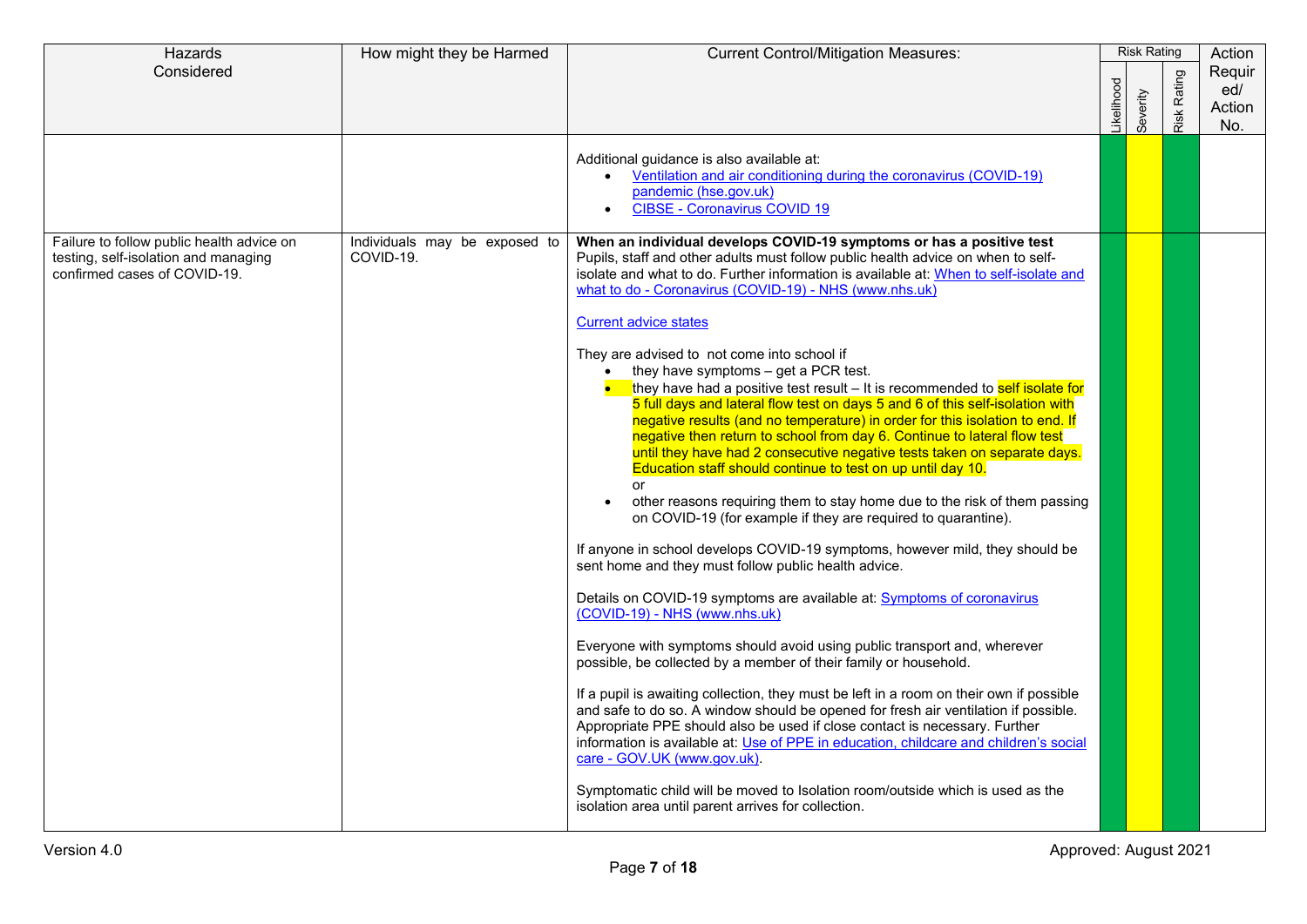| Hazards    | How might they be Harmed | <b>Current Control/Mitigation Measures:</b>                                                                                                                                                                                                                                                                                                                                                                                                                                                                             |            | <b>Risk Rating</b> |                | Action                         |
|------------|--------------------------|-------------------------------------------------------------------------------------------------------------------------------------------------------------------------------------------------------------------------------------------------------------------------------------------------------------------------------------------------------------------------------------------------------------------------------------------------------------------------------------------------------------------------|------------|--------------------|----------------|--------------------------------|
| Considered |                          |                                                                                                                                                                                                                                                                                                                                                                                                                                                                                                                         | .ikelihood | Severity           | Rating<br>Risk | Requir<br>ed/<br>Action<br>No. |
|            |                          | Any rooms used must be cleaned after they have left. The Government guidance<br>for cleaning non-healthcare settings MUST be followed: COVID-19: cleaning in<br>non-healthcare settings outside the home - GOV.UK (www.gov.uk)                                                                                                                                                                                                                                                                                          |            |                    |                |                                |
|            |                          | Everyone MUST wash their hands thoroughly for 20 seconds with soap and<br>running water after any contact with someone who is unwell.                                                                                                                                                                                                                                                                                                                                                                                   |            |                    |                |                                |
|            |                          | If storing waste, prior to disposal due to confirmed or suspected COVID-19 ensure<br>this does not create any additional hazards:<br>Fire risk<br>$\bullet$                                                                                                                                                                                                                                                                                                                                                             |            |                    |                |                                |
|            |                          | Impede emergency exit routes<br>Trip hazard<br>Away from pupils                                                                                                                                                                                                                                                                                                                                                                                                                                                         |            |                    |                |                                |
|            |                          | The household (including any siblings) should follow the PHE stay at home<br>guidance for households with possible or confirmed coronavirus (COVID-19)<br>infection: Stay at home: guidance for households with possible or confirmed<br>coronavirus (COVID-19) infection - GOV.UK (www.gov.uk).                                                                                                                                                                                                                        |            |                    |                |                                |
|            |                          | <b>Asymptomatic testing</b><br>Testing remains important in reducing the risk of transmission of infection within<br>schools. That is why, whilst some measures are relaxed, others will remain, and if<br>necessary, in response to the latest epidemiological data, we all need to be<br>prepared to step measures up or down in future depending on local circumstances.                                                                                                                                             |            |                    |                |                                |
|            |                          | Over the summer, staff and secondary pupils should continue to test regularly if<br>they are attending settings that remain open, such as summer schools and out of<br>school activities based in school settings. Schools will only provide tests for twice<br>weekly asymptomatic testing for pupils and staff over the summer period if they are<br>attending school settings. However, testing will still be widely available over the<br>summer and kits can be collected from local pharmacies or ordered online. |            |                    |                |                                |
|            |                          | As pupils will potentially mix with lots of other people during the summer holidays,<br>all secondary school pupils should receive 2 on-site lateral flow device tests, 3 to 5<br>days apart, on their return in the autumn term.                                                                                                                                                                                                                                                                                       |            |                    |                |                                |
|            |                          | Settings may commence testing from 3 working days before the start of term and<br>can stagger return of pupils across the first week to manage this. Pupils should<br>then continue to test twice weekly at home until the end of September, when this<br>will be reviewed.                                                                                                                                                                                                                                             |            |                    |                |                                |
|            |                          | Staff should undertake twice weekly home tests whenever they are on site until the<br>end of September, when this will be reviewed.                                                                                                                                                                                                                                                                                                                                                                                     |            |                    |                |                                |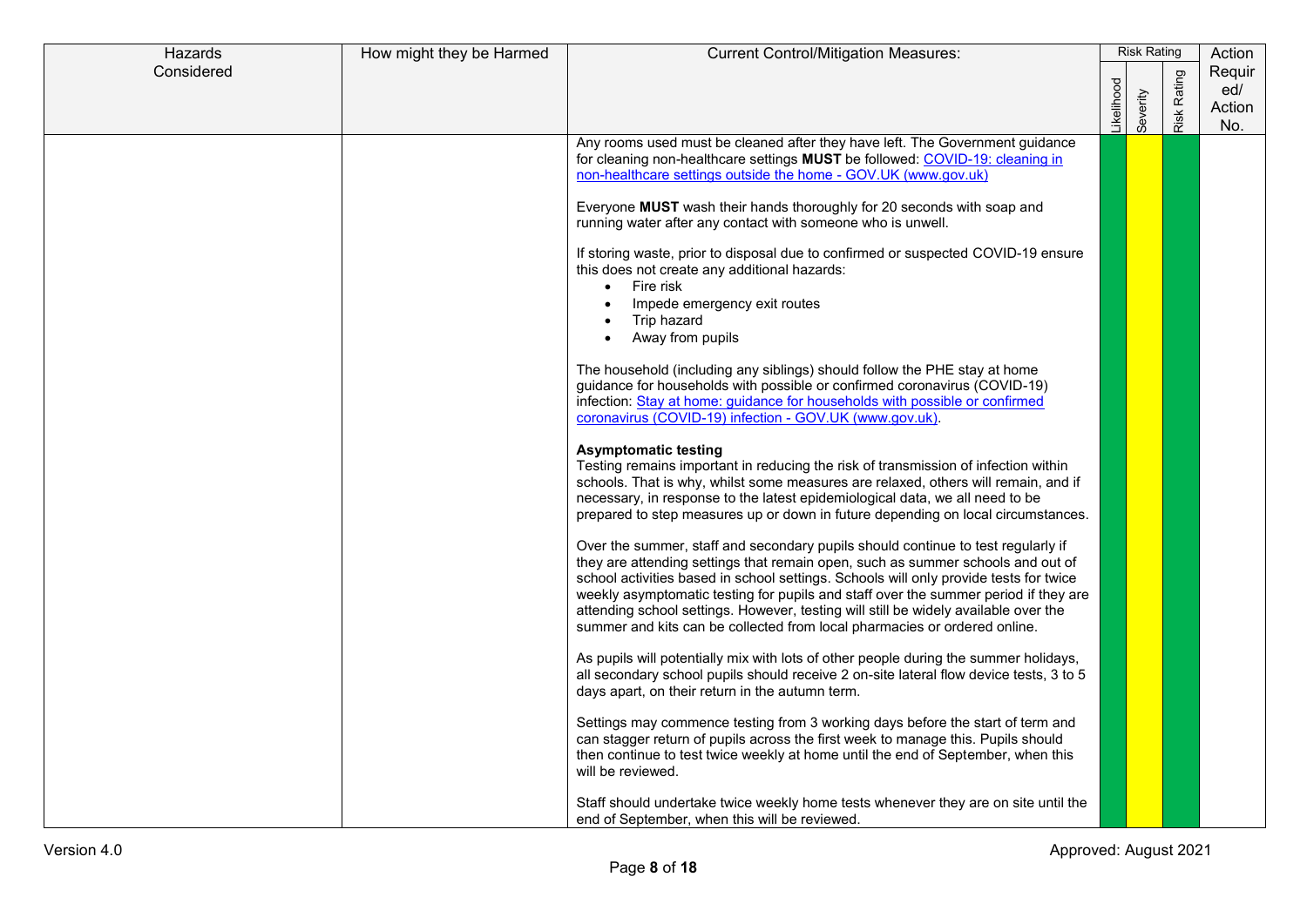| Hazards                                                            | How might they be Harmed                   | <b>Current Control/Mitigation Measures:</b>                                                                                                                                                                                                                                                                                                                                                               |            | <b>Risk Rating</b> |                    | Action                         |
|--------------------------------------------------------------------|--------------------------------------------|-----------------------------------------------------------------------------------------------------------------------------------------------------------------------------------------------------------------------------------------------------------------------------------------------------------------------------------------------------------------------------------------------------------|------------|--------------------|--------------------|--------------------------------|
| Considered                                                         |                                            |                                                                                                                                                                                                                                                                                                                                                                                                           | .ikelihood | Severity           | <b>Risk Rating</b> | Reguir<br>ed/<br>Action<br>No. |
|                                                                    |                                            | Secondary schools should also retain a small asymptomatic testing site (ATS) on-<br>site until further notice so they can offer testing to pupils who are unable to test<br>themselves at home.                                                                                                                                                                                                           |            |                    |                    |                                |
|                                                                    |                                            | There is no need for primary age pupils (those in year 6 and below) to test over the<br>summer period. Year 6 pupils will be offered the 2 tests at an ATS at the beginning<br>of the autumn term when they start at their secondary school as a new year 7.<br>Schools may choose, however, to start testing year 6 pupils earlier, including<br>summer schools, depending on their local circumstances. |            |                    |                    |                                |
|                                                                    |                                            | <b>Confirmatory PCR tests</b><br>Staff and pupils with a positive LFD test result should self-isolate in line with the<br>stay at home guidance for households with possible or confirmed coronavirus<br>(COVID-19) infection: Stay at home: guidance for households with possible or<br>confirmed coronavirus (COVID-19) infection - GOV.UK (www.gov.uk).                                                |            |                    |                    |                                |
|                                                                    |                                            | If they have symptoms they will also need to get a free PCR test to check if they<br>have COVID-19: Get a free PCR test to check if you have coronavirus (COVID-19)<br>- GOV.UK (www.gov.uk)                                                                                                                                                                                                              |            |                    |                    |                                |
|                                                                    |                                            | Whilst awaiting the PCR result, the individual should continue to self-isolate.                                                                                                                                                                                                                                                                                                                           |            |                    |                    |                                |
|                                                                    |                                            | If the PCR test is taken within 2 days of the positive lateral flow test, and is<br>negative, it overrides the self-test LFD test and the pupil can return to school, as<br>long as the individual doesn't have COVID-19 symptoms.                                                                                                                                                                        |            |                    |                    |                                |
|                                                                    |                                            | Additional information is available via: Coronavirus (COVID-19): test kits for<br>schools and FE providers - GOV.UK (www.gov.uk)                                                                                                                                                                                                                                                                          |            |                    |                    |                                |
| Pupils identified as at increased risk and<br>exposed to COVID-19. | Individuals may be exposed to<br>COVID-19. | All clinically extremely vulnerable (CEV) children and young people should attend<br>their education setting unless they are one of the very small number of children and<br>young people under paediatric or other specialist care who have been advised by<br>their clinician or other specialist to not attend.                                                                                        |            |                    |                    |                                |
|                                                                    |                                            | Further information is available at: Supporting pupils with medical conditions at<br>school - GOV.UK (www.gov.uk).                                                                                                                                                                                                                                                                                        |            |                    |                    |                                |
|                                                                    |                                            | CATHERINE TURNER CO-HEADTEACHER to communicate appropriately with their<br>most vulnerable children and health care plans updated where necessary.                                                                                                                                                                                                                                                        |            |                    |                    |                                |
|                                                                    |                                            | Additional arrangements implemented to support medical needs of pupils who will<br>be attending schools and documented within health care plans.                                                                                                                                                                                                                                                          |            |                    |                    |                                |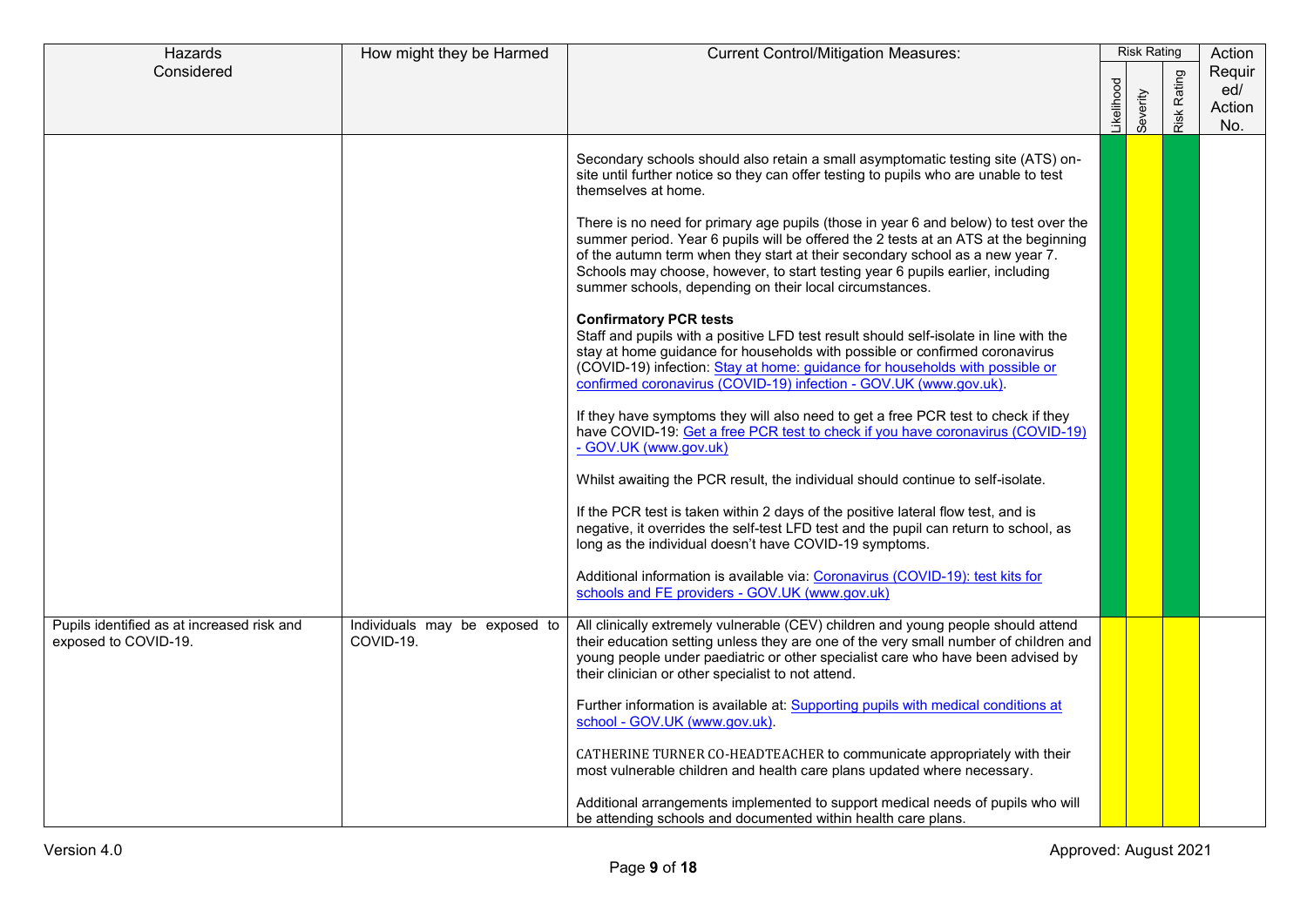| Hazards                                                           | How might they be Harmed                   | <b>Current Control/Mitigation Measures:</b>                                                                                                                                                                                                                                                                                                                                                                                                                                                                                                                                                                                                                                                                                                                                                                                                                                                                                                           | <b>Risk Rating</b> |          | Action      |                                |
|-------------------------------------------------------------------|--------------------------------------------|-------------------------------------------------------------------------------------------------------------------------------------------------------------------------------------------------------------------------------------------------------------------------------------------------------------------------------------------------------------------------------------------------------------------------------------------------------------------------------------------------------------------------------------------------------------------------------------------------------------------------------------------------------------------------------------------------------------------------------------------------------------------------------------------------------------------------------------------------------------------------------------------------------------------------------------------------------|--------------------|----------|-------------|--------------------------------|
| Considered                                                        |                                            |                                                                                                                                                                                                                                                                                                                                                                                                                                                                                                                                                                                                                                                                                                                                                                                                                                                                                                                                                       | _ikelihood         | Severity | Risk Rating | Requir<br>ed/<br>Action<br>No. |
|                                                                   |                                            | Health care plans and arrangements for supporting medical needs of pupils to be<br>communicated to relevant persons only.<br>Updated health care plans to be signed by parent / carer.<br>Assess the need for PPE / RPE to facilitate any close contact personal care, or<br>procedures that create airborne risk (e.g. suctioning and physiotherapy).<br>Further guidance is available at: Use of PPE in education, childcare and children's<br>social care - GOV.UK (www.gov.uk)                                                                                                                                                                                                                                                                                                                                                                                                                                                                    |                    |          |             |                                |
|                                                                   |                                            | If RPE is required, training and face-fit testing will be required. In this instance<br>please email the NCC H&S Team for assistance at hands@nottscc.gov.uk.                                                                                                                                                                                                                                                                                                                                                                                                                                                                                                                                                                                                                                                                                                                                                                                         |                    |          |             |                                |
| Symptomatic individuals attending school.                         | Individuals may be exposed to<br>COVID-19. | In most cases, parents and carers will agree that a pupil with symptoms should not<br>attend the school, given the potential risk to others.<br>If a parent or carer insists on a pupil attending your school, you can take the<br>decision to refuse the pupil if, in your reasonable judgement, it is necessary to<br>protect other pupils and staff from possible infection with COVID-19. Your decision<br>would need to be carefully considered in light of all the circumstances and current<br>public health advice.                                                                                                                                                                                                                                                                                                                                                                                                                           |                    |          |             |                                |
| Staff identified as at increased risk and<br>exposed to COVID-19. | Individuals may be exposed to<br>COVID-19. | School leaders are best placed to determine the workforce required to meet the<br>needs of their pupils.<br>Clinically extremely vulnerable (CEV) people are advised, as a minimum, to follow<br>the same guidance as everyone else. It is important that everyone adheres to this<br>guidance, but CEV people may wish to think particularly carefully about the<br>additional precautions they can continue to take.<br>Further guidance is available at: COVID-19: guidance on protecting people defined<br>on medical grounds as extremely vulnerable - GOV.UK (www.gov.uk)<br>Social distancing measures have now ended in the workplace and it is no longer<br>necessary for the government to instruct people to work from home. Employers<br>should be able to explain the measures they have in place to keep CEV staff safe<br>at work.<br>Line Managers to discuss medical needs disclosed by staff and support<br>mechanisms implemented. |                    |          |             |                                |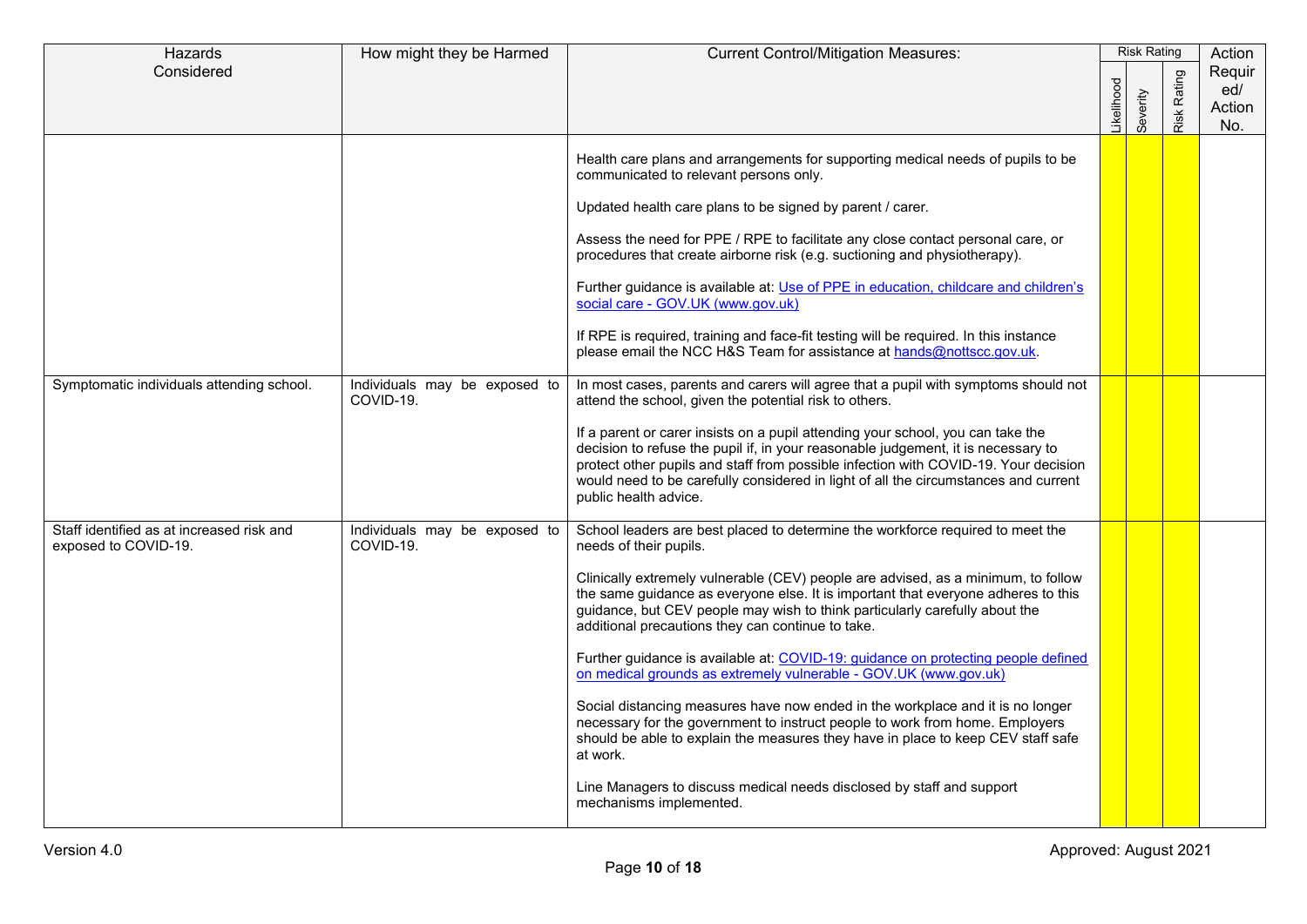| Hazards                                                              | How might they be Harmed                   | <b>Current Control/Mitigation Measures:</b>                                                                                                                                                                                                                                                                                                                                                                                                                                                                                                                                                                                                                                                                                                                                                                                                                                                                                                                                                                                                                                                                                                                                                                                                                                                                                               | <b>Risk Rating</b> |          | Action      |                                |
|----------------------------------------------------------------------|--------------------------------------------|-------------------------------------------------------------------------------------------------------------------------------------------------------------------------------------------------------------------------------------------------------------------------------------------------------------------------------------------------------------------------------------------------------------------------------------------------------------------------------------------------------------------------------------------------------------------------------------------------------------------------------------------------------------------------------------------------------------------------------------------------------------------------------------------------------------------------------------------------------------------------------------------------------------------------------------------------------------------------------------------------------------------------------------------------------------------------------------------------------------------------------------------------------------------------------------------------------------------------------------------------------------------------------------------------------------------------------------------|--------------------|----------|-------------|--------------------------------|
| Considered                                                           |                                            |                                                                                                                                                                                                                                                                                                                                                                                                                                                                                                                                                                                                                                                                                                                                                                                                                                                                                                                                                                                                                                                                                                                                                                                                                                                                                                                                           | ikelihood          | Severity | Risk Rating | Requir<br>ed/<br>Action<br>No. |
|                                                                      |                                            | If an employee is deemed vulnerable is and requires additional risk controls, then a<br>specific individual risk assessment MUST be completed by a suitably trained<br>person. The F45-1 risk assessment template can be used to facilitate this process.<br>The requirement remains to complete a risk assessment for new and expectant<br>mothers. The template SR14 new and expectant mothers at work checklist can be<br>used to facilitate this process.<br>Both the F45-1 and SR14 risk assessment templates are available on the<br>Nottinghamshire Schools Portal at:<br>https://www.nottinghamshire.gov.uk/schoolsportal/health-and-safety/risk-<br>assessment<br>Any individual risk assessments for staff MUST be completed in conjunction with<br>the employee and manager. Regular communication for both parties to discuss<br>concerns and additional / reduced control measures. The risk assessment <b>MUST</b><br>be reviewed by both the employee and manager regularly and updated to reflect<br>any changes to arrangements.<br>The Health and Safety Executive (HSE) has published guidance:<br>Protect vulnerable workers - Working safely during the coronavirus<br>(COVID-19) pandemic (hse.gov.uk)<br>Talking with your workers about preventing coronavirus (COVID-19) -<br>$\bullet$<br>Overview (hse.gov.uk) |                    |          |             |                                |
| Increased risk of exposure to COVID-19<br>during educational visits. | Individuals may be exposed to<br>COVID-19. | Given the likely gap in COVID-19 related cancellation insurance, if you are<br>considering booking a new visit, whether domestic or international, you are advised<br>to ensure that any new bookings have adequate financial protection in place.<br>We continue to recommend you do not go on any international visits before the<br>start of the autumn term. From the start of the new school term, you can go on<br>international visits that have previously been deferred or postponed and organise<br>new international visits for the future.<br>You must be aware that the travel list (and broader international travel policy) is<br>subject to change and green list countries may be moved to amber or red. The<br>travel lists may change during a visit and you mut comply with international travel<br>legislation and should have contingency plans in place to account for these<br>changes.<br>You should speak to either you visit provider, commercial insurance company, or<br>the risk protection arrangement (RPA) to assess the protection available.<br>Independent advice on insurance cover and options can be sought from the British                                                                                                                                                                       |                    |          |             |                                |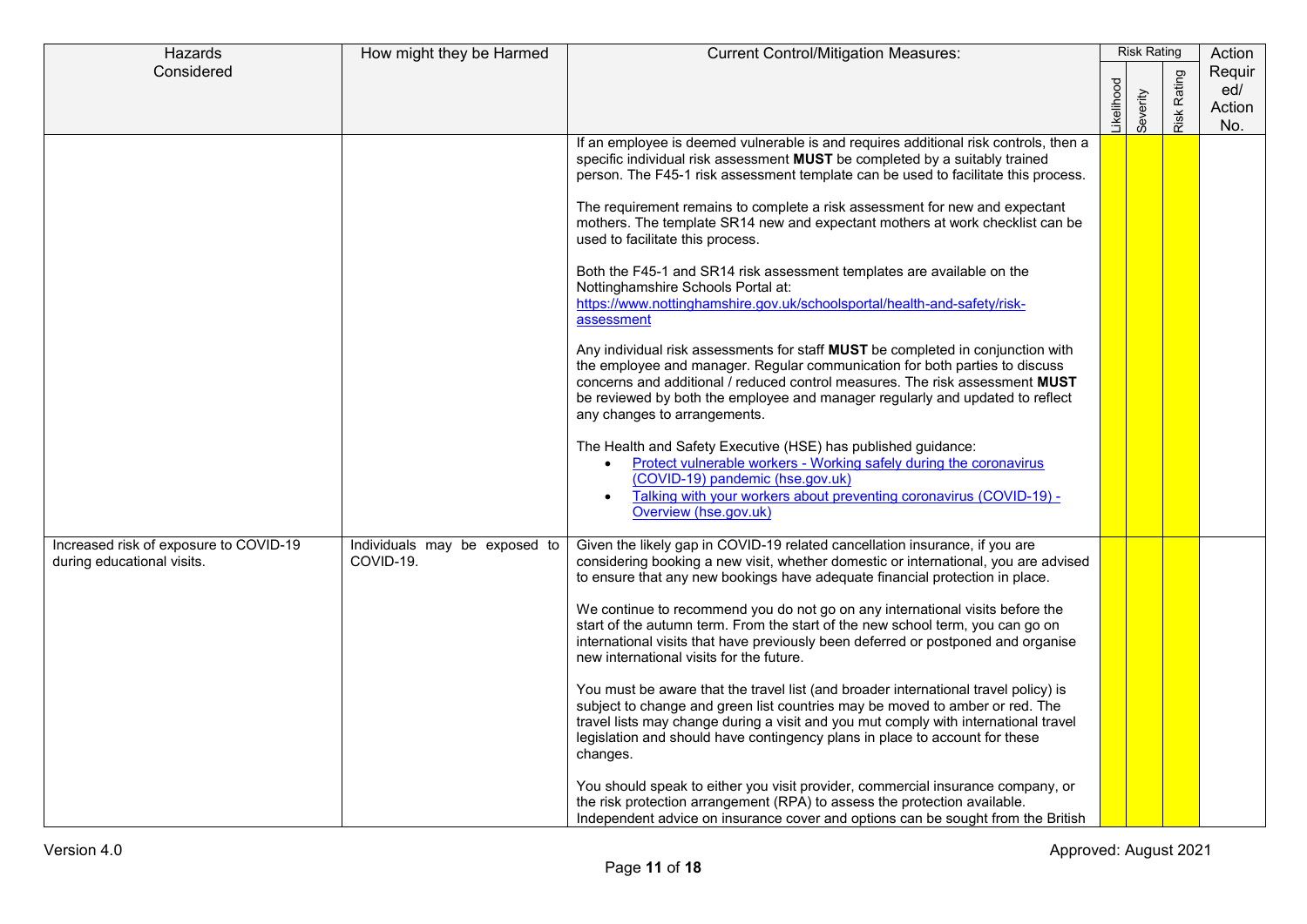| Hazards                                                                                                             | How might they be Harmed                   | <b>Current Control/Mitigation Measures:</b>                                                                                                                                                                                                                                                                                                                                                                                                                                                                                                                                                                                                                                                                                                              | <b>Risk Rating</b> |          | Action      |                                |
|---------------------------------------------------------------------------------------------------------------------|--------------------------------------------|----------------------------------------------------------------------------------------------------------------------------------------------------------------------------------------------------------------------------------------------------------------------------------------------------------------------------------------------------------------------------------------------------------------------------------------------------------------------------------------------------------------------------------------------------------------------------------------------------------------------------------------------------------------------------------------------------------------------------------------------------------|--------------------|----------|-------------|--------------------------------|
| Considered                                                                                                          |                                            |                                                                                                                                                                                                                                                                                                                                                                                                                                                                                                                                                                                                                                                                                                                                                          | ikelihood          | Severity | Risk Rating | Requir<br>ed/<br>Action<br>No. |
|                                                                                                                     |                                            | Insurance Brokers' Association (BIBA) or Association of British Insurers (ABI). Any<br>school holding ATOL or ABTA refund credit notes may use these credit notes to<br>rebook educational or international visits.<br>You must undertake a full and thorough risk assessment in relation to all<br>educational visits and ensure that any public health advice, such as hygiene and<br>ventilation requirements, is included as part of that risk assessment.<br>General guidance about educational visits is available via: Health and safety on<br>educational visits - GOV.UK (www.gov.uk)                                                                                                                                                           |                    |          |             |                                |
|                                                                                                                     |                                            | This is supported by specialist advice from the Outdoor Education Advisory Panel<br>(OEAP): https://oeapng.info                                                                                                                                                                                                                                                                                                                                                                                                                                                                                                                                                                                                                                          |                    |          |             |                                |
| Failure to manage and implement COVID-19<br>controls during wraparound provision and<br>extra-curricular activity.  | Individuals may be exposed to<br>COVID-19. | More information on planning extra-curricular provision can be found in the<br>guidance: Protective measures for holiday or after-school clubs and other out-of-<br>school settings for children during the coronavirus (COVID-19) outbreak - GOV.UK<br>(www.gov.uk)<br>A specific risk assessment must be completed for wraparound provision and extra-<br>curricular activities outlining control measures to manage the risks associated with<br>COVID-19.                                                                                                                                                                                                                                                                                            |                    |          |             |                                |
| Inadequate management of contractors and /<br>or visitors increasing risk of COVID-19<br>exposure and transmission. | Individuals may be exposed to<br>COVID-19. | Key control measures and ways of working within the school environment are<br>discussed with visitors / contractors on arrival.<br>Contractor induction form (SR77) completed with contractors on arrival at site and<br>a record maintained.<br>SARAH KAYE/DEE PAUTRAT ADMIN STAFF TV AND RACHEL BEECH/JAYNE<br>GIBSON ADMIN STAFF BRJS to conduct contractor induction and maintain a<br>record.<br>Signage will be displayed around school to indicate any local arrangements e.g. for<br>parents and visitors on arrival to site.<br>Avoid shaking hands with colleagues and visitors.<br>Parents provided with information about changes to pupil drop off / collection and<br>timetable for the school day via Email, text newsletter and website. |                    |          |             |                                |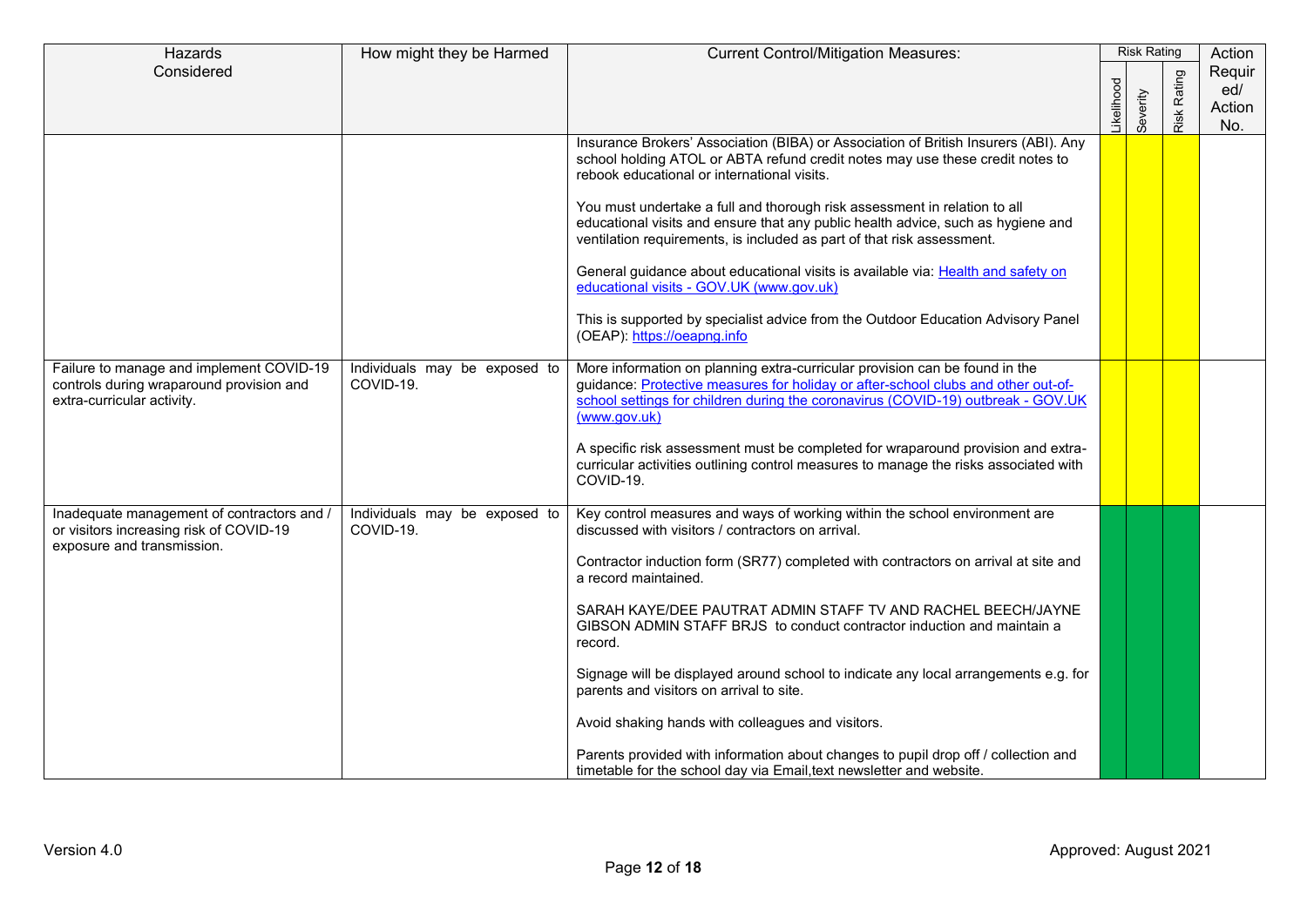| Hazards                                                                            | How might they be Harmed                                       | <b>Current Control/Mitigation Measures:</b>                                                                          | <b>Risk Rating</b> |          |             | Action |
|------------------------------------------------------------------------------------|----------------------------------------------------------------|----------------------------------------------------------------------------------------------------------------------|--------------------|----------|-------------|--------|
| Considered                                                                         |                                                                |                                                                                                                      |                    |          |             | Requir |
|                                                                                    |                                                                |                                                                                                                      |                    |          |             | ed/    |
|                                                                                    |                                                                |                                                                                                                      | ikelihood          | Severity | Risk Rating | Action |
| Lack of essential supplies, including PPE,                                         | Individuals may be exposed to                                  | Local supply chains MUST be used to source PPE, cleaning materials and hygiene                                       |                    |          |             | No.    |
| cleaning materials and hygiene products may                                        | COVID-19.                                                      | products.                                                                                                            |                    |          |             |        |
| increase the risk of COVID-19 transmission.                                        |                                                                |                                                                                                                      |                    |          |             |        |
|                                                                                    |                                                                | Assurance of a secure supply chain to be in place for essential supplies prior to                                    |                    |          |             |        |
|                                                                                    |                                                                | reopening.                                                                                                           |                    |          |             |        |
|                                                                                    |                                                                | Discuss with contractor agencies (for e.g. cleaning and catering) to ensure that                                     |                    |          |             |        |
|                                                                                    |                                                                | processes are in place for the supply of materials and provision of service.                                         |                    |          |             |        |
|                                                                                    |                                                                |                                                                                                                      |                    |          |             |        |
|                                                                                    |                                                                | Emergency plans in place to for if there is an unmet urgent need for PPE, cleaning                                   |                    |          |             |        |
|                                                                                    |                                                                | materials and hygiene products to operate safely.                                                                    |                    |          |             |        |
|                                                                                    |                                                                | SARAH KAYE/DEE PAUTRAT ADMIN STAFF TV AND RACHEL BEECH/JAYNE                                                         |                    |          |             |        |
|                                                                                    |                                                                | GIBSON ADMIN STAFF BRJS will be responsible for checking stocks of PPE,                                              |                    |          |             |        |
|                                                                                    |                                                                | cleaning materials and hygiene products throughout the day.                                                          |                    |          |             |        |
|                                                                                    |                                                                | SARAH KAYE/DEE PAUTRAT ADMIN STAFF TV AND RACHEL BEECH/JAYNE                                                         |                    |          |             |        |
|                                                                                    |                                                                | GIBSON ADMIN STAFF BRJS will be responsible for ordering and sourcing                                                |                    |          |             |        |
|                                                                                    |                                                                | stocks of PPE, cleaning materials and hygiene products.                                                              |                    |          |             |        |
|                                                                                    |                                                                | Where there is an unmet urgent need for PPE please contact your local authority.                                     |                    |          |             |        |
|                                                                                    |                                                                | Within Nottinghamshire please email $ppe@$ nottscc.gov.uk for assistance.                                            |                    |          |             |        |
|                                                                                    |                                                                |                                                                                                                      |                    |          |             |        |
| Risk of fire and delayed evacuation due to<br>insufficient fire safety management. | Serious injury / ill-health / death in<br>the event of a fire. | Review the fire risk assessment to take into account any changes to the use of<br>building and / or rooms within it. |                    |          |             |        |
|                                                                                    |                                                                |                                                                                                                      |                    |          |             |        |
|                                                                                    |                                                                | Consider any new fire hazards which may have been introduced, e.g. increased                                         |                    |          |             |        |
|                                                                                    |                                                                | supplies of PPE (source of fuel / block exits), alcohol hand gel (flammable - kept                                   |                    |          |             |        |
|                                                                                    |                                                                | away from heat sources) etc.                                                                                         |                    |          |             |        |
|                                                                                    |                                                                | Doors propped open (to minimise contact and aid ventilation) MUST be closed on                                       |                    |          |             |        |
|                                                                                    |                                                                | sounding of the fire alarm (during emergency evacuation) and at the end of the                                       |                    |          |             |        |
|                                                                                    |                                                                | school day (overnight).                                                                                              |                    |          |             |        |
|                                                                                    |                                                                | Fire doors MUST not be propped open.                                                                                 |                    |          |             |        |
|                                                                                    |                                                                | Fire evacuation routes to be kept clear at all times.                                                                |                    |          |             |        |
|                                                                                    |                                                                | Safe egress from the building MUST be considered during any reconfiguration of                                       |                    |          |             |        |
|                                                                                    |                                                                | room layout / usage.                                                                                                 |                    |          |             |        |
|                                                                                    |                                                                |                                                                                                                      |                    |          |             |        |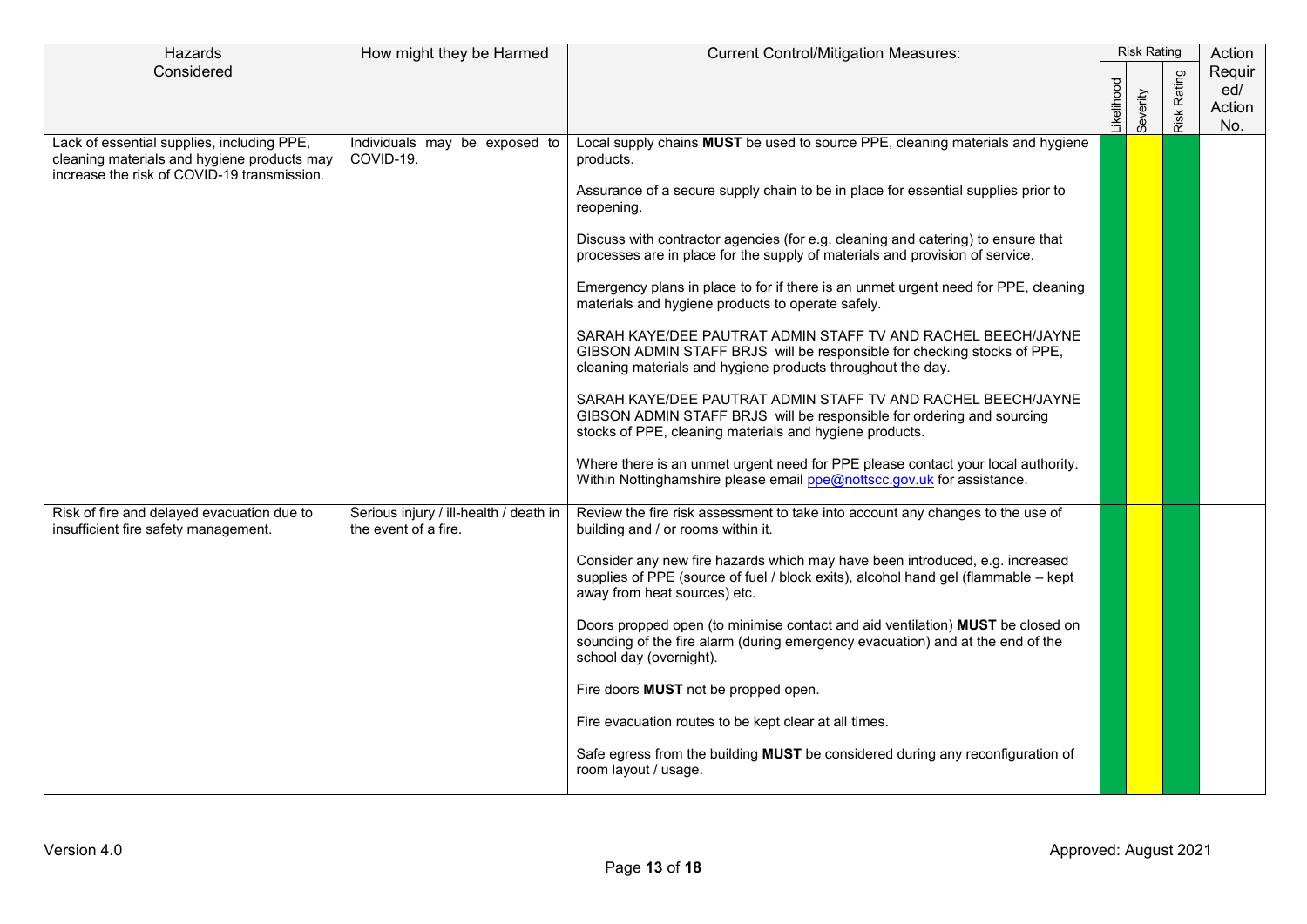| Hazards                                   | How might they be Harmed                                                                                               | <b>Current Control/Mitigation Measures:</b>                                                                                                                                                                                                                                                                                                                                                                                                                                                                                                                                                                                                                                                                                                                                                                                                                                                                                                                                                                     |            |          | <b>Risk Rating</b> | Action                         |
|-------------------------------------------|------------------------------------------------------------------------------------------------------------------------|-----------------------------------------------------------------------------------------------------------------------------------------------------------------------------------------------------------------------------------------------------------------------------------------------------------------------------------------------------------------------------------------------------------------------------------------------------------------------------------------------------------------------------------------------------------------------------------------------------------------------------------------------------------------------------------------------------------------------------------------------------------------------------------------------------------------------------------------------------------------------------------------------------------------------------------------------------------------------------------------------------------------|------------|----------|--------------------|--------------------------------|
| Considered                                |                                                                                                                        |                                                                                                                                                                                                                                                                                                                                                                                                                                                                                                                                                                                                                                                                                                                                                                                                                                                                                                                                                                                                                 | .ikelihood | Severity | Rating<br>Risk     | Requir<br>ed/<br>Action<br>No. |
|                                           |                                                                                                                        | Changes to fire evacuation procedures or roles supporting fire evacuation<br>(wardens / marshals absent) will be communicated to all staff via Email and staff<br>Training.<br>Fire drill to be completed termly or following changes and a record maintained in<br>the fire log book.<br>Personal Emergency Evacuation Plans (PEEPs) MUST be reviewed to ensure<br>support can be provided to staff and pupils.<br>Contingency plans in place for alternative support for PEEPs due to staff absence.<br>Alcohol hand gel MUST not be kept in cars due to fire risk in hot temperatures.<br>MICHAEL DENNING CARETAKER TV AND STEVE BUCKINGHAM BRJS will be<br>responsible for daily checks of the school building to ensure fire evacuation routes<br>are kept clear.<br>CATHERINE TURNER HEADTEACHER will be responsible for reviewing PEEPs<br>regularly and amending support plans as required.                                                                                                             |            |          |                    |                                |
| Inadequate first aid provision in school. | Injury or ill-health suffered as a<br>result of inadequate first aid<br>provision or incorrect first aid<br>treatment. | Adequate number of first aiders, emergency first aiders, paediatric first aiders<br>available in school.<br>A specific risk assessment to be produced to assess the first aid provision in<br>school. To be reviewed regularly and updated following any changes to staffing,<br>pupil numbers etc.<br>Specific first aid risk assessment to include consideration for additional RPE/PPE<br>required to facilitate care. Where a need is identified these items must be available<br>and staff informed of requirements.<br>If the need for PPE/RPE is required, then staff must be trained in the safe putting<br>on and removal of items.<br>If RPE is required, training and face-fit testing will be required. In this instance<br>please email the NCC H&S Team for assistance at hands@nottscc.gov.uk.<br>Training issued and refreshed continually to first aiders.<br>First aid kits suitably stocked, located and checked routinely.<br>School awareness of method for contacting emergency services. |            |          |                    |                                |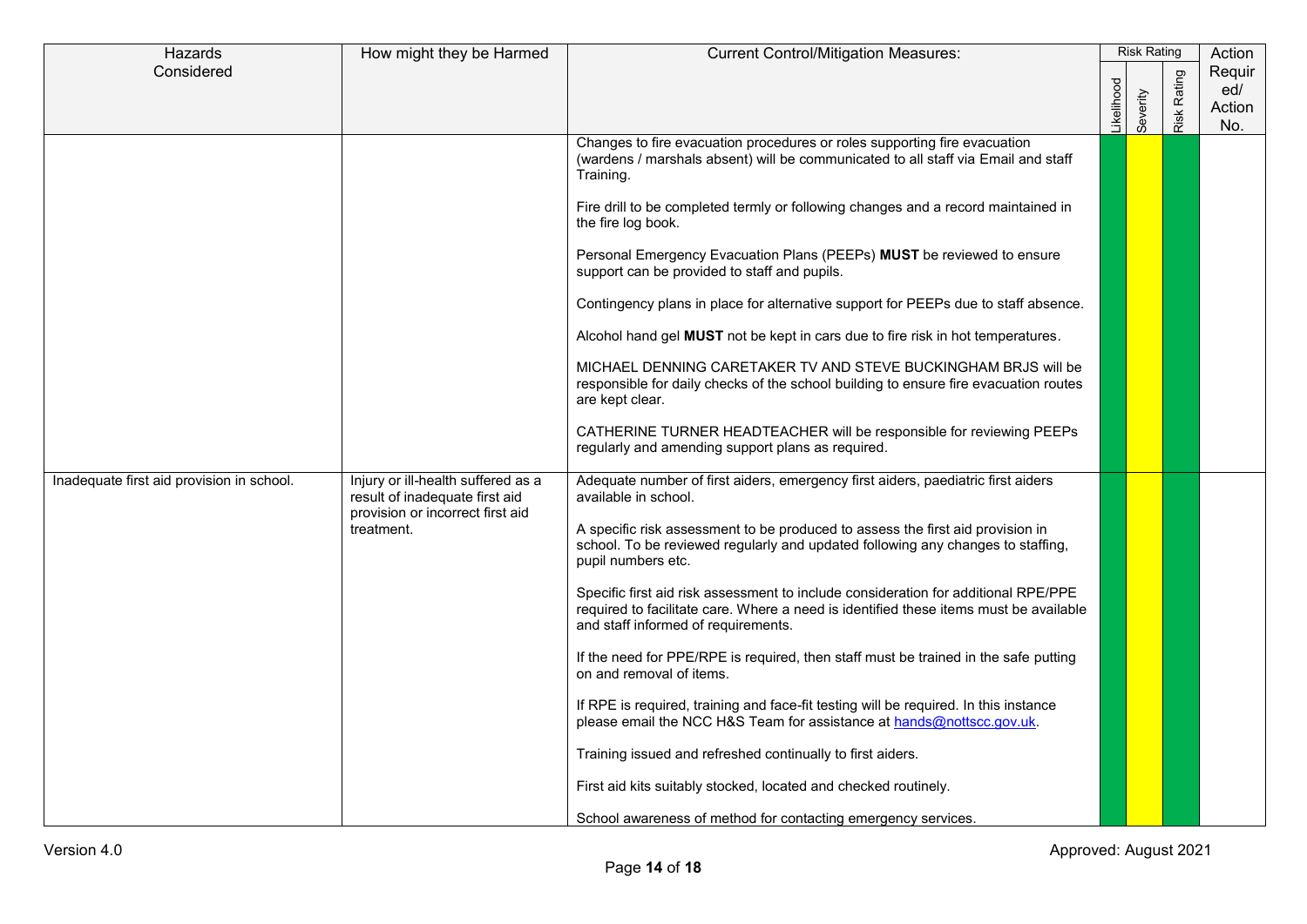| Hazards                                                                                                                              | How might they be Harmed                                                                               | <b>Current Control/Mitigation Measures:</b>                                                                                                                                                                                                                                                                                                                                                                                                                                                                                                                                                                                                                   |            | <b>Risk Rating</b> |                    | Action                         |
|--------------------------------------------------------------------------------------------------------------------------------------|--------------------------------------------------------------------------------------------------------|---------------------------------------------------------------------------------------------------------------------------------------------------------------------------------------------------------------------------------------------------------------------------------------------------------------------------------------------------------------------------------------------------------------------------------------------------------------------------------------------------------------------------------------------------------------------------------------------------------------------------------------------------------------|------------|--------------------|--------------------|--------------------------------|
| Considered                                                                                                                           |                                                                                                        |                                                                                                                                                                                                                                                                                                                                                                                                                                                                                                                                                                                                                                                               | .ikelihood | Severity           | <b>Risk Rating</b> | Requir<br>ed/<br>Action<br>No. |
|                                                                                                                                      |                                                                                                        |                                                                                                                                                                                                                                                                                                                                                                                                                                                                                                                                                                                                                                                               |            |                    |                    |                                |
| Staff experience violence, verbal abuse and<br>aggression from parents / pupils / visitors /<br>contractors / members of the public. | anxiety and physical<br>Stress,<br>injuries (cuts, bruising, fractures) if<br>abusive incidents occur. | Adequate supervision and awareness of pupil behaviours at all times.<br>Staff received Coping with Risky Behaviours (CRB) training as necessary.<br>Awareness of safeguarding pupils reporting procedures and designated<br>safeguarding officer.<br>Parents / visitors / members of the public informed that abusive behaviour will not<br>be tolerated.<br>All incidents where staff experience violence, verbal abuse or aggression MUST be<br>reported on Wellworker as "physical violence" or "verbal abuse or threat".<br>Wellworker can be accessed via: https://nottscc-<br>safety.oshens.com/login/default.aspx?ClassicSession=clear&CountrySet=true |            |                    |                    |                                |
| <b>Additional Notes</b>                                                                                                              |                                                                                                        |                                                                                                                                                                                                                                                                                                                                                                                                                                                                                                                                                                                                                                                               |            |                    |                    |                                |
|                                                                                                                                      |                                                                                                        |                                                                                                                                                                                                                                                                                                                                                                                                                                                                                                                                                                                                                                                               |            |                    |                    |                                |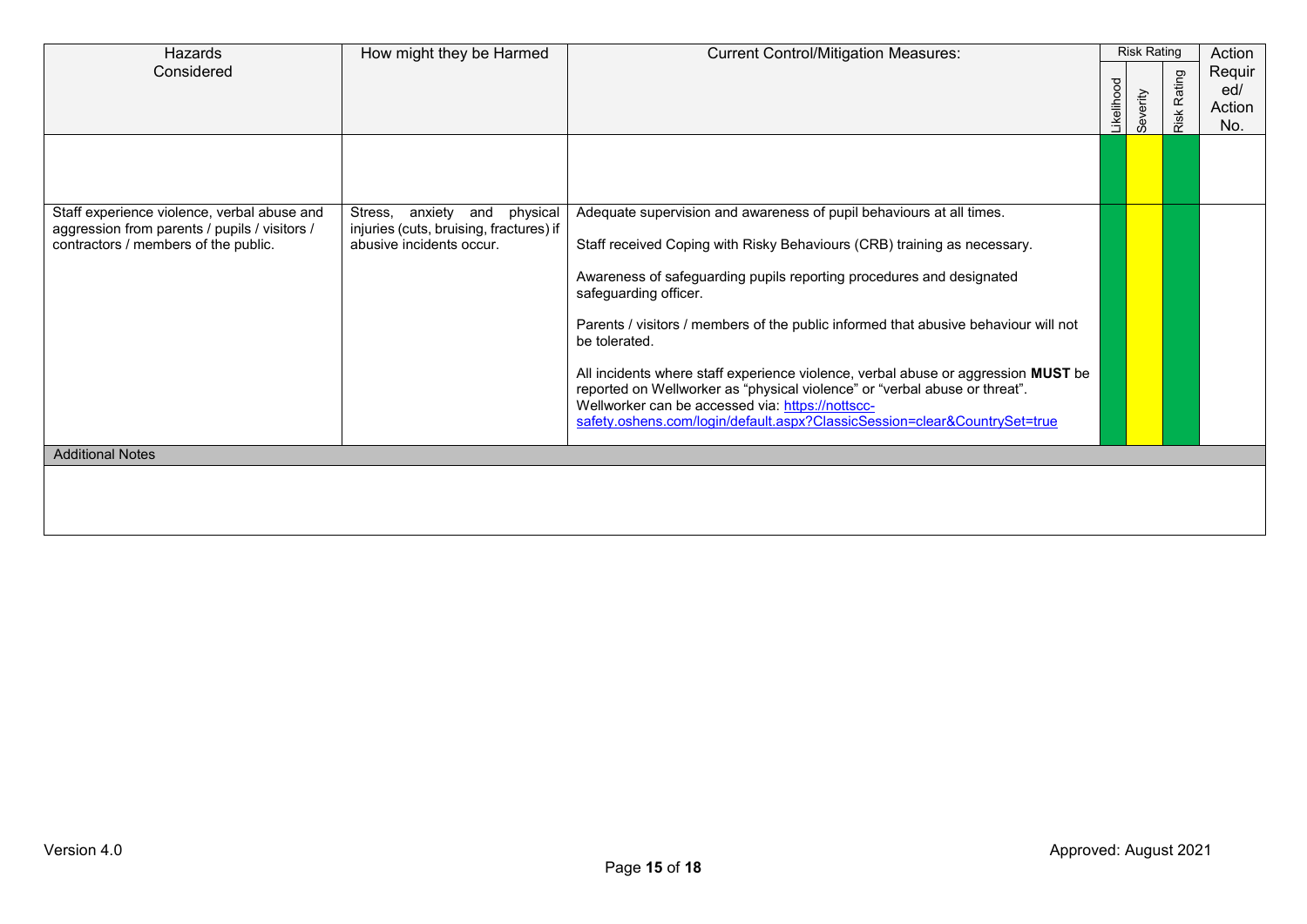|            | <b>Control Improvements/Developments</b> |                |                    |                 |  |  |  |  |  |  |
|------------|------------------------------------------|----------------|--------------------|-----------------|--|--|--|--|--|--|
| Action No. | Recommended additional control measures  | Responsibility | <b>Target Date</b> | Date Completed  |  |  |  |  |  |  |
|            |                                          |                | Click or tap       | Click or tap to |  |  |  |  |  |  |
|            |                                          |                | to enter a         | enter a date.   |  |  |  |  |  |  |
|            |                                          |                | date.              |                 |  |  |  |  |  |  |
|            |                                          |                | Click or tap       | Click or tap to |  |  |  |  |  |  |
|            |                                          |                | to enter a         | enter a date.   |  |  |  |  |  |  |
|            |                                          |                | date.              |                 |  |  |  |  |  |  |
|            |                                          |                | Click or tap       | Click or tap to |  |  |  |  |  |  |
|            |                                          |                | to enter a         | enter a date.   |  |  |  |  |  |  |
|            |                                          |                | date.              |                 |  |  |  |  |  |  |
|            |                                          |                | Click or tap       | Click or tap to |  |  |  |  |  |  |
|            |                                          |                | to enter a         | enter a date.   |  |  |  |  |  |  |
|            |                                          |                | date.              |                 |  |  |  |  |  |  |

| $\overline{\phantom{0}}$<br>Signatur <sub>c</sub><br>Accaccor<br>. וטטטטאי<br>ັບເ             | Date: |
|-----------------------------------------------------------------------------------------------|-------|
| $\overline{\phantom{0}}$<br>Authorisina<br><i>Jorcor</i><br>Sian<br>າaτuı<br>.<br>JU L<br>. . | Date. |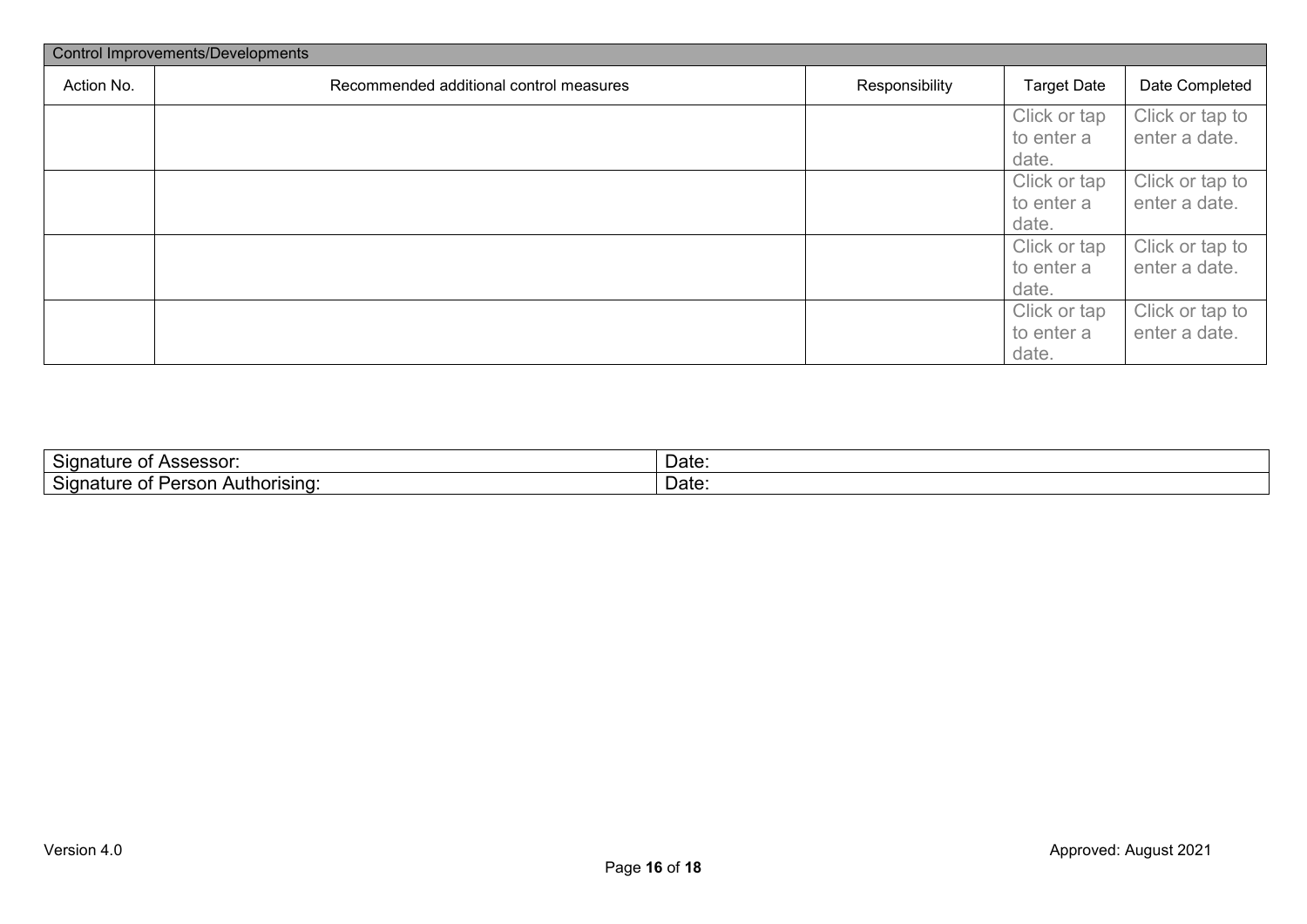| of Harm   | Major      | <b>Tolerable</b>                    | <b>Substantial</b> | <b>Substantial</b> |  |  |
|-----------|------------|-------------------------------------|--------------------|--------------------|--|--|
| Severity  | Minor      | <b>Trivial</b>                      | <b>Tolerable</b>   | <b>Substantial</b> |  |  |
| Potential | Negligible | <b>Trivial</b>                      | <b>Trivial</b>     | <b>Tolerable</b>   |  |  |
|           |            | Rare                                | Possible           | Almost<br>Certain  |  |  |
|           |            | <b>Likelihood of Harm Occurring</b> |                    |                    |  |  |

| <b>Definitions</b> |                                                 |
|--------------------|-------------------------------------------------|
| <b>Substantial</b> | Take appropriate action within agreed<br>period |
| Tolerable          | <b>Monitor Situation</b>                        |
| Frivial            | No Action Required                              |

| Reviews – this assessment should be reviewed at intervals no greater than 12 months or if there are changes to the procedures, personnel, work environment or following an<br>incident |                     |             |           |  |                    |                     |             |           |  |  |  |
|----------------------------------------------------------------------------------------------------------------------------------------------------------------------------------------|---------------------|-------------|-----------|--|--------------------|---------------------|-------------|-----------|--|--|--|
| <b>Review Date</b>                                                                                                                                                                     | Comments/Amendments | Reviewed By | Signature |  | <b>Review Date</b> | Comments/Amendments | Reviewed By | Signature |  |  |  |
| Click or tap                                                                                                                                                                           |                     |             |           |  | Click or tap       |                     |             |           |  |  |  |
| to enter a                                                                                                                                                                             |                     |             |           |  | to enter a         |                     |             |           |  |  |  |
| date.                                                                                                                                                                                  |                     |             |           |  | date.              |                     |             |           |  |  |  |
| Click or tap                                                                                                                                                                           |                     |             |           |  | Click or tap       |                     |             |           |  |  |  |
| to enter a                                                                                                                                                                             |                     |             |           |  | to enter a         |                     |             |           |  |  |  |
| date.                                                                                                                                                                                  |                     |             |           |  | date.              |                     |             |           |  |  |  |
| Click or tap                                                                                                                                                                           |                     |             |           |  | Click or tap       |                     |             |           |  |  |  |
| to enter a                                                                                                                                                                             |                     |             |           |  | to enter a         |                     |             |           |  |  |  |
| date.                                                                                                                                                                                  |                     |             |           |  | date.              |                     |             |           |  |  |  |
| Click or tap                                                                                                                                                                           |                     |             |           |  | Click or tap       |                     |             |           |  |  |  |
| to enter a                                                                                                                                                                             |                     |             |           |  | to enter a         |                     |             |           |  |  |  |
| date.                                                                                                                                                                                  |                     |             |           |  | date.              |                     |             |           |  |  |  |